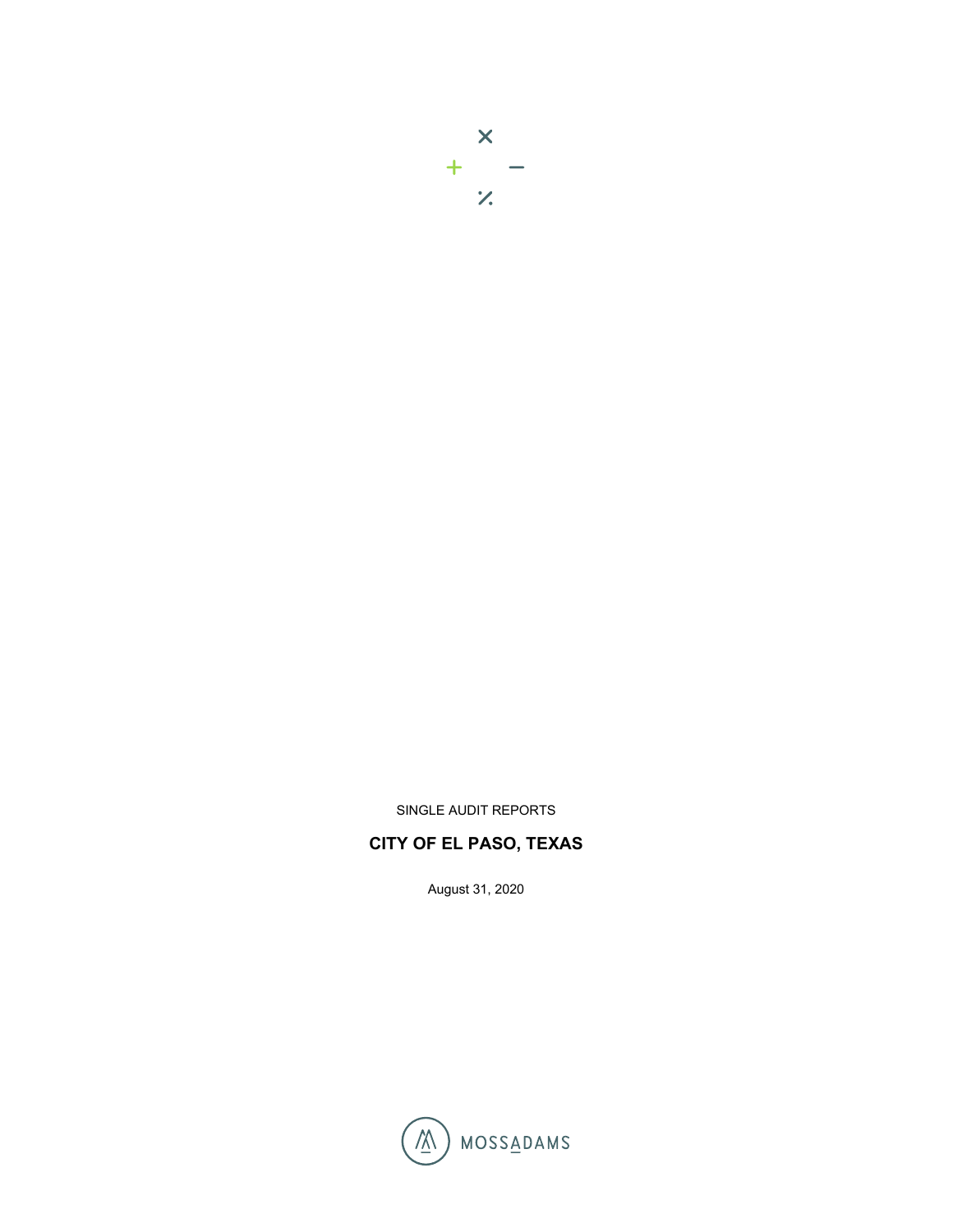# **Table of Contents**

|                                                                                                                                                                                                                     | <b>PAGE</b> |
|---------------------------------------------------------------------------------------------------------------------------------------------------------------------------------------------------------------------|-------------|
| <b>Report of Independent Auditors on Internal Control Over Financial</b><br>Reporting and on Compliance and Other Matters Based on an<br>Audit of Financial Statements Performed in Accordance with                 |             |
| <b>Government Auditing Standards</b>                                                                                                                                                                                | $1 - 2$     |
| Report of Independent Auditors on Compliance for Each Major Federal<br>Program; Report on Internal Control Over Compliance; and Report<br>on the Schedule of Expenditures of Federal Awards Required by the Uniform | $3 - 5$     |
| Guidance and the State of Texas Uniform Grant Management Standards                                                                                                                                                  |             |
| <b>Schedule of Expenditures of Federal and State Awards</b>                                                                                                                                                         | $6 - 11$    |
| Notes to Schedule of Expenditures of Federal and State Awards                                                                                                                                                       | $12 - 13$   |
| <b>Schedule of Findings and Questioned Costs</b>                                                                                                                                                                    | $14 - 17$   |
| <b>Summary Schedule of Prior Audit Findings</b>                                                                                                                                                                     | 18          |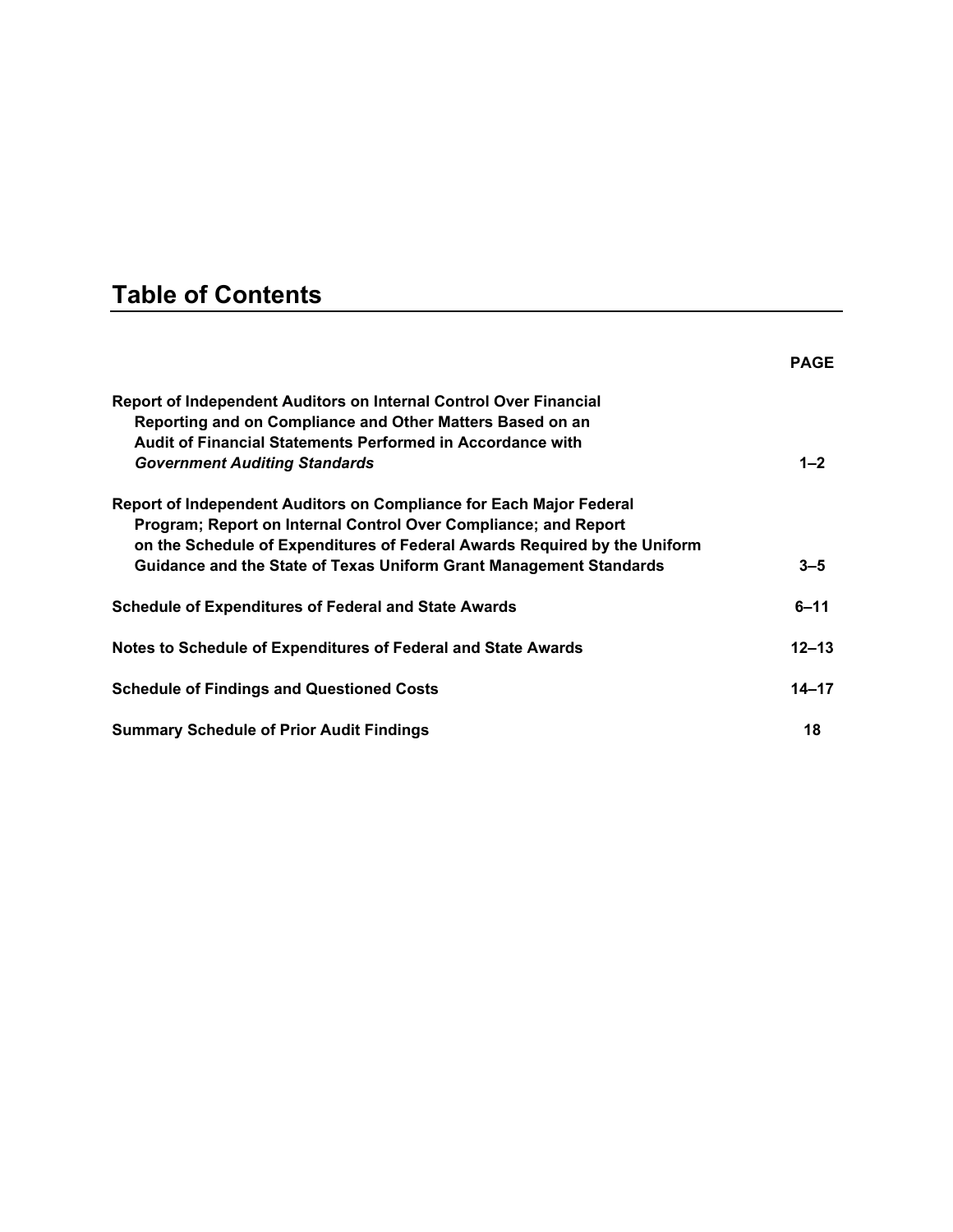

### **Report of Independent Auditors on Internal Control Over Financial Reporting and on Compliance and Other Matters Based on an Audit of Financial Statements Performed in Accordance with** *Government Auditing Standards*

The Honorable Mayor and Members of the City Council City of El Paso, Texas

We have audited, in accordance with the auditing standards generally accepted in the United States of America and the standards applicable to financial audits contained in *Government Auditing Standards* issued by the Comptroller General of the United States, the financial statements of the governmental activities, the business-type activities, the aggregate discretely presented component units, each major fund, and the aggregate remaining fund information of City of El Paso, Texas (the City), as of and for the year ended August 31, 2020 and the related notes to the financial statements, which collectively comprise the City's basic financial statements, and have issued our report thereon dated February 22, 2021, which contained an emphasis of matter paragraph regarding implementation of a governmental accounting standard. Our report includes a reference to other auditors who audited the financial statements of El Paso Water Utilities Public Service Board, a discretely presented component unit of the City, and City of El Paso Employees Retirement Trust, a pension trust fund included in the aggregate remaining fund information, as described in our report on the City's financial statements. This report does not include the results of the other auditors' testing of internal control over financial reporting or compliance and other matters that are reported on separately by those auditors.

### **Internal Control Over Financial Reporting**

In planning and performing our audit of the financial statements, we considered the City's internal control over financial reporting (internal control) as a basis for designing audit procedures that are appropriate in the circumstances for the purpose of expressing our opinions on the financial statements, but not for the purpose of expressing an opinion on the effectiveness of the City's internal control. Accordingly, we do not express an opinion on the effectiveness of the City's internal control.

A deficiency in internal control exists when the design or operation of a control does not allow management or employees, in the normal course of performing their assigned functions, to prevent, or detect and correct, misstatements on a timely basis. A material weakness is a deficiency, or a combination of deficiencies, in internal control such that there is a reasonable possibility that a material misstatement of the entity's financial statements will not be prevented, or detected and corrected, on a timely basis. A significant deficiency is a deficiency, or a combination of deficiencies, in internal control that is less severe than a material weakness, yet important enough to merit attention by those charged with governance.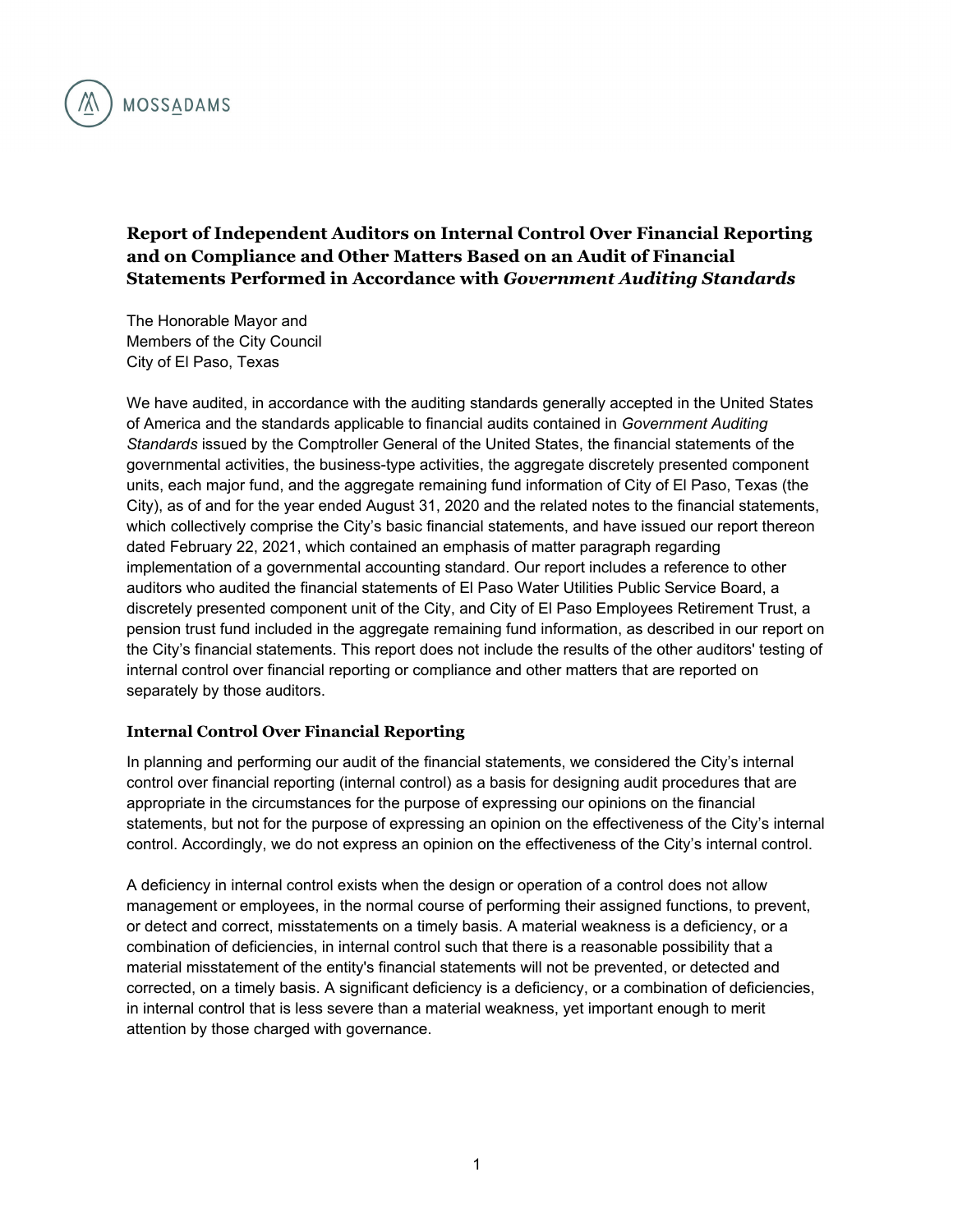Our consideration of internal control was for the limited purpose described in the first paragraph of this section and was not designed to identify all deficiencies in internal control that might be material weaknesses or significant deficiencies. Given these limitations, during our audit we did not identify any deficiencies in internal control that we consider to be material weaknesses. However, material weaknesses may exist that have not been identified.

### **Compliance and Other Matters**

As part of obtaining reasonable assurance about whether the City's financial statements are free from material misstatement, we performed tests of its compliance with certain provisions of laws, regulations, contracts, and grant agreements, noncompliance with which could have a direct and material effect on the determination of financial statement amounts. However, providing an opinion on compliance with those provisions was not an objective of our audit, and accordingly, we do not express such an opinion. The results of our tests disclosed no instances of noncompliance or other matters that are required to be reported under *Government Auditing Standards.*

#### **Purpose of this Report**

The purpose of this report is solely to describe the scope of our testing of internal control and compliance and the results of that testing, and not to provide an opinion on the effectiveness of the entity's internal control or on compliance. This report is an integral part of an audit performed in accordance with *Government Auditing Standards* in considering the entity's internal control and compliance. Accordingly, this communication is not suitable for any other purpose.

Mess adams LLP

Albuquerque, New Mexico February 22, 2021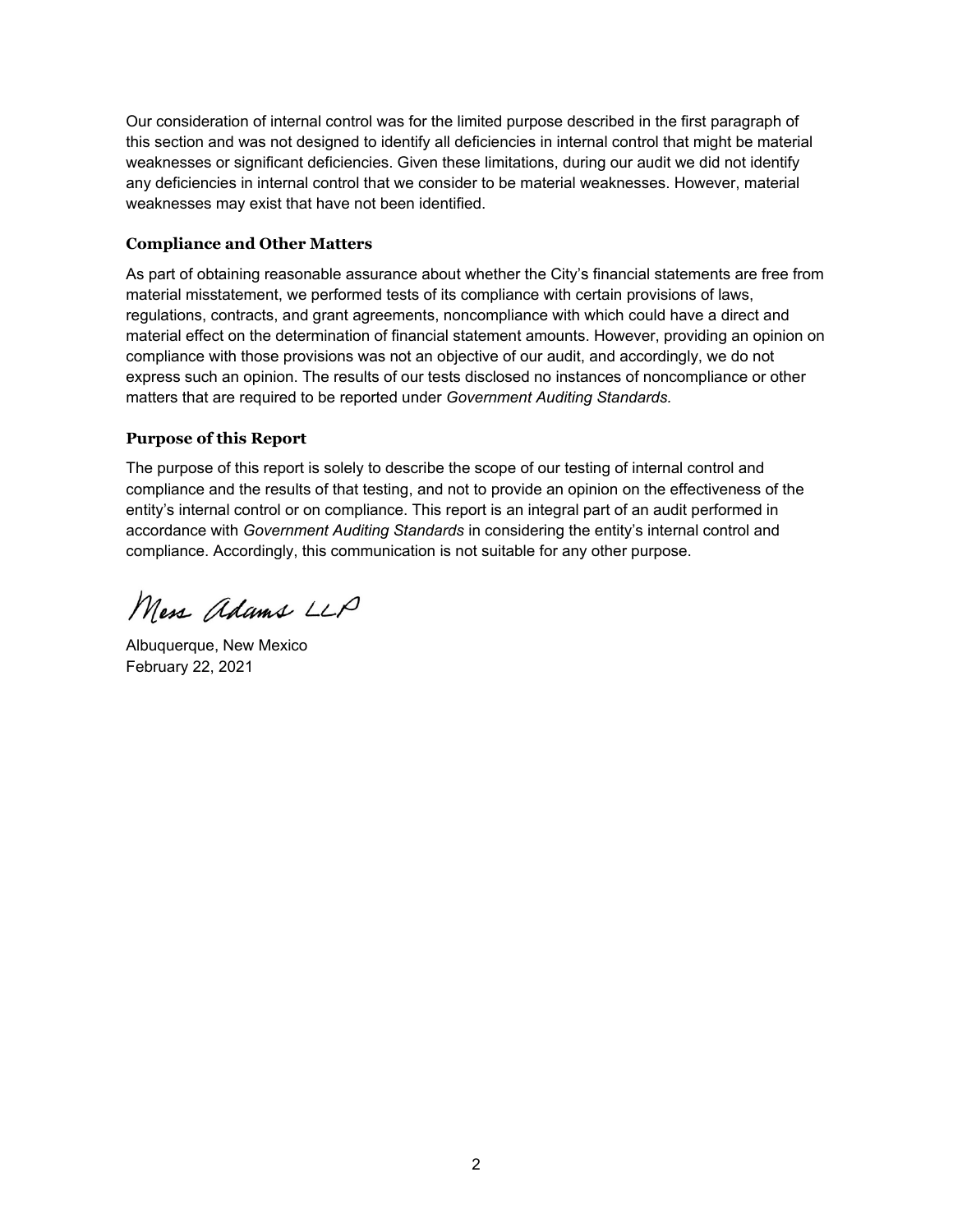

**Report of Independent Auditors on Compliance for Each Major Federal Program; Report on Internal Control Over Compliance; and Report on the Schedule of Expenditures of Federal and State Awards Required by the Uniform Guidance and the State of Texas Uniform Grant Management Standards** 

The Honorable Mayor and Members of the City Council City of El Paso, Texas

#### **Report on Compliance for Each Major Federal and State Program**

We have audited City of El Paso, Texas's (the City's) compliance with the types of compliance requirements described in the OMB Compliance Supplement and the State of Texas Uniform Grant Management Standards that could have a direct and material effect on each of the City's major federal and state programs for the year ended August 31, 2020. The City's major federal and state programs are identified in the summary of auditor's results section of the accompanying schedule of findings and questioned costs.

The City's basic financial statements include the operations of the El Paso Water Utilities Public Service Board (EPWU), a discretely presented component unit of the City, which received \$432,017 in federal awards for the year ended February 28, 2020, which are not included in the schedule of expenditures of federal and state awards during the year ended August 31, 2020. Our audit, described below, did not include the operations of EPWU because the component unit engaged other auditors to perform an audit in accordance with the Uniform Guidance.

#### *Management's Responsibility*

Management is responsible for compliance with federal and state statutes, regulations, and the terms and conditions of its federal and state awards applicable to its federal and state programs.

#### *Auditor's Responsibility*

Our responsibility is to express an opinion on compliance for each of the City's major federal and state programs based on our audit of the types of compliance requirements referred to above. We conducted our audit of compliance in accordance with auditing standards generally accepted in the United States of America; the standards applicable to financial audits contained in *Government Auditing Standards*, issued by the Comptroller General of the United States; and the audit requirements of Title 2 U.S. *Code of Federal Regulations* Part 200*, Uniform Administrative Requirements, Cost Principles, and Audit Requirements for Federal Awards* (Uniform Guidance); and the State of Texas Uniform Grant Management Standards, issued by the Texas Comptroller of Public Accountants. Those standards, the Uniform Guidance and the State of Texas Uniform Grant Management Standards require that we plan and perform the audit to obtain reasonable assurance about whether noncompliance with the types of compliance requirements referred to above that could have a direct and material effect on a major federal or state program occurred. An audit includes examining, on a test basis, evidence about the City's compliance with those requirements and performing such other procedures as we considered necessary in the circumstances.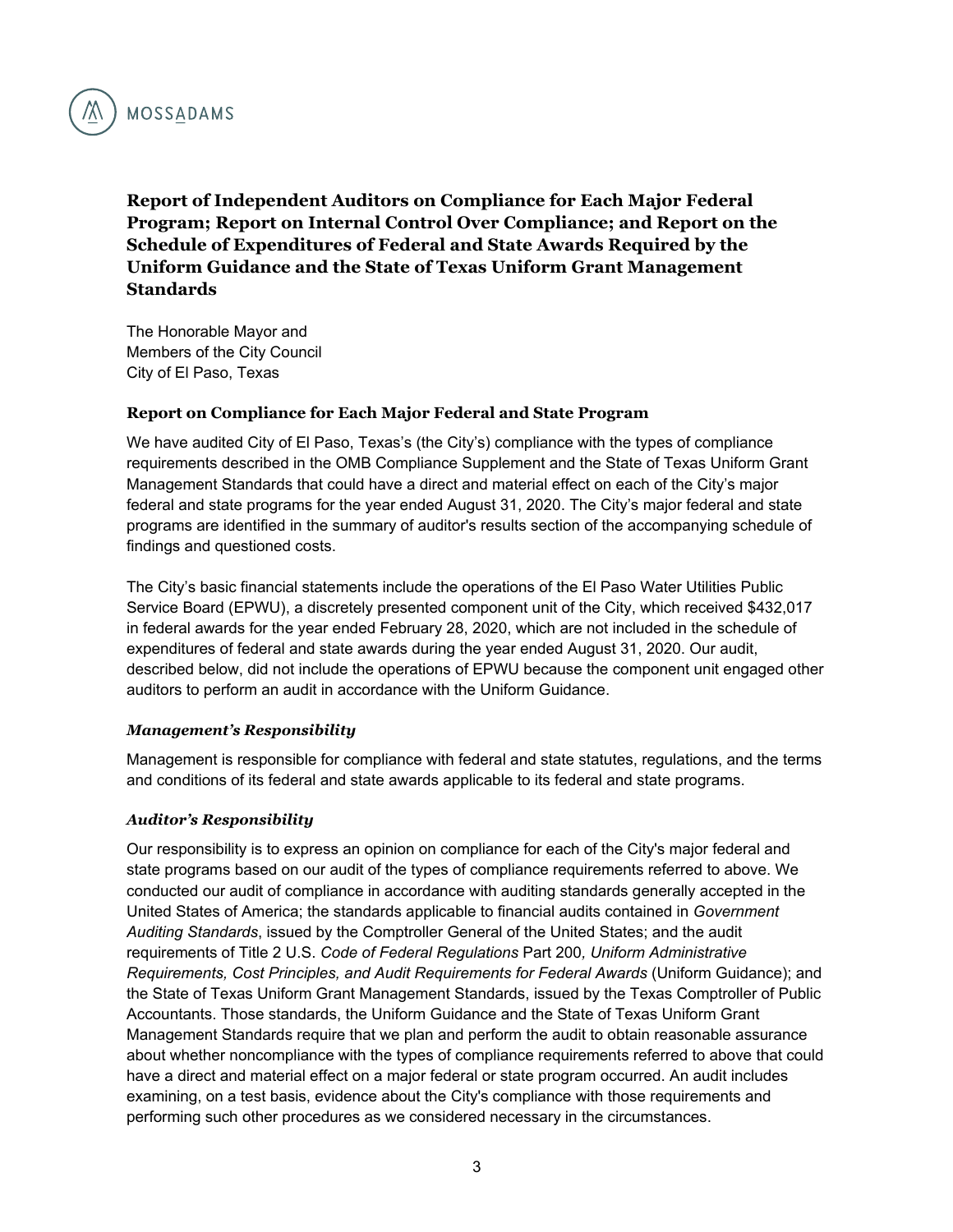We believe that our audit provides a reasonable basis for our opinion on compliance for each major federal and state program. However, our audit does not provide a legal determination of the City's compliance.

#### *Opinion on Each Major Federal and State Program*

In our opinion, the City complied, in all material respects, with the types of compliance requirements referred to above that could have a direct and material effect on each of its major federal and state programs for the year ended August 31, 2020.

### **Report on Internal Control Over Compliance**

Management of the City is responsible for establishing and maintaining effective internal control over compliance with the types of compliance requirements referred to above. In planning and performing our audit of compliance, we considered the City's internal control over compliance with the types of requirements that could have a direct and material effect on each major federal and state program to determine the auditing procedures that are appropriate in the circumstances for the purpose of expressing an opinion on compliance for each major federal and state program and to test and report on internal control over compliance in accordance with the Uniform Guidance and the State of Texas Uniform Grant Management Standards, but not for the purpose of expressing an opinion on the effectiveness of internal control over compliance. Accordingly, we do not express an opinion on the effectiveness of the City's internal control over compliance.

A deficiency in internal control over compliance exists when the design or operation of a control over compliance does not allow management or employees, in the normal course of performing their assigned functions, to prevent, or detect and correct, noncompliance with a type of compliance requirement of a federal or state program on a timely basis. A material weakness in internal control over compliance is a deficiency, or a combination of deficiencies, in internal control over compliance such that there is a reasonable possibility that material noncompliance with a type of compliance requirement of a federal or state program will not be prevented, or detected and corrected, on a timely basis. A significant deficiency in internal control over compliance is a deficiency, or a combination of deficiencies, in internal control over compliance with a type of compliance requirement of a federal or state program that is less severe than a material weakness in internal control over compliance, yet important enough to merit attention by those charged with governance.

Our consideration of internal control over compliance was for the limited purpose described in the first paragraph of this section and was not designed to identify all deficiencies in internal control over compliance that might be material weaknesses or significant deficiencies. We did not identify any deficiencies in internal control over compliance that we consider to be material weaknesses. However, material weaknesses may exist that have not been identified.

The purpose of this report on internal control over compliance is solely to describe the scope of our testing of internal control over compliance and the results of that testing based on the requirements of the Uniform Guidance and the State of Texas Uniform Grant Management Standards. Accordingly, this report is not suitable for any other purpose.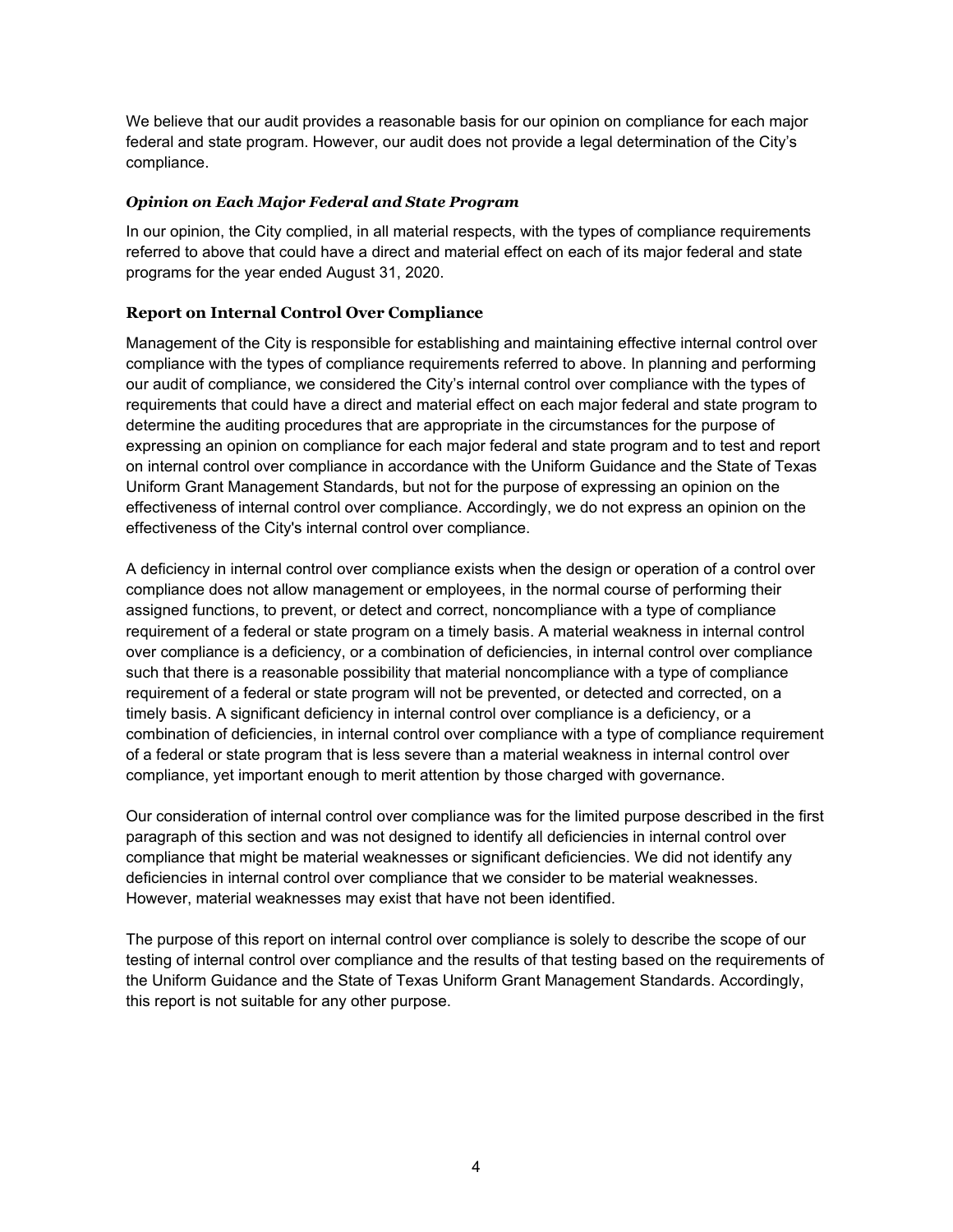### **Report on Schedule of Expenditures of Federal and State Awards Required by the Uniform Guidance and the State of Texas Uniform Grant Management Standards**

We have audited the financial statements of the City as of and for the year ended August 31, 2020 and have issued our report thereon dated February 22, 2021 which contained an unmodified opinion on those financial statements, and an emphasis of matter paragraph regarding implementation of a new governmental accounting standard. Our audit was conducted for the purpose of forming an opinion on the financial statements as a whole. The accompanying schedule of expenditures of federal and state awards is presented for purposes of additional analysis as required by the Uniform Guidance and the State of Texas Uniform Grant Management Standards and is not a required part of the financial statements. Such information is the responsibility of management and was derived from and relates directly to the underlying accounting and other records used to prepare the financial statements. The information has been subjected to the auditing procedures applied in the audit of the financial statements and certain additional procedures, including comparing and reconciling such information directly to the underlying accounting and other records used to prepare the financial statements or to the financial statements themselves, and other additional procedures in accordance with auditing standards generally accepted in the United States of America. In our opinion, the schedule of expenditures of federal and state awards is fairly stated in all material respects in relation to the financial statements as a whole.

Mess adams LLP

Albuquerque, New Mexico February 22, 2021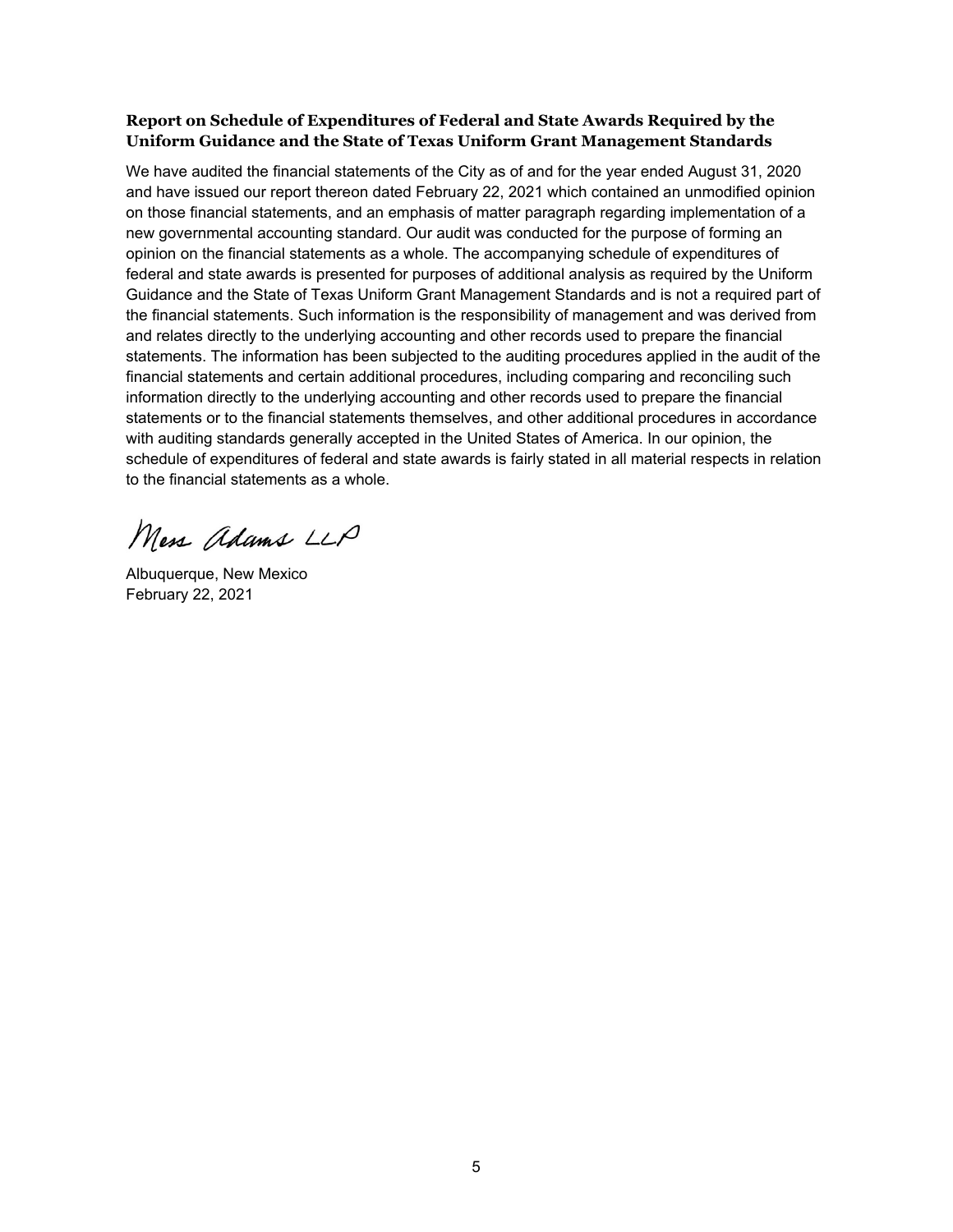|                                                                            | Federal CFDA |                                                  | Passed                      | <b>Total Federal</b> |
|----------------------------------------------------------------------------|--------------|--------------------------------------------------|-----------------------------|----------------------|
| Federal Grantor / Pass-Through Grantor /<br>Program or Cluster Title       | Number       | Pass-Through Entity<br><b>Identifying Number</b> | Through To<br>Subrecipients | Expenditures         |
| U.S. Department of Agriculture (USDA)                                      |              |                                                  |                             |                      |
| Passed through from:                                                       |              |                                                  |                             |                      |
| Texas Department of Health and Human Services                              |              |                                                  |                             |                      |
| Special Supplemental Nutrition Program for Women,                          |              |                                                  |                             |                      |
| Infants, and Children                                                      | 10.557       | 2017-049739-001                                  | \$                          | \$<br>4,731,556      |
| Special Supplemental Nutrition Program for Women,                          |              |                                                  |                             |                      |
| Infants, and Children                                                      | 10.557       | 2017-049739-001B                                 |                             | 1,017,533            |
| <b>Total U.S. Department of Agriculture</b>                                |              |                                                  | \$                          | \$<br>5.749.089      |
| U.S. Department of Housing and Urban Development (HUD)<br>Direct Programs: |              |                                                  |                             |                      |
| <b>CDBG - Entitlement Grant Cluster</b>                                    |              |                                                  |                             |                      |
| Community Development Block Grants/Entitlement Grants                      | 14.218       |                                                  | 3,983,134                   | 4,755,025            |
| <b>Total CDBG - Entitlement Grant Cluster</b>                              |              |                                                  | 3.983.134                   | 4,755,025            |
|                                                                            |              |                                                  |                             |                      |
| COVID-19 Emergency Solutions Grant Program                                 | 14.231       |                                                  | 723,305                     | 723,305              |
| <b>Emergency Solutions Grant Program</b>                                   | 14.231       |                                                  | 392,011                     | 453,547              |
| Home Investment Partnerships Program                                       | 14.239       |                                                  | 446,268                     | 1,393,739            |
| COVID-19 Housing Opportunities for Persons with AIDS                       | 14.241       |                                                  | 627                         | 627                  |
| Housing Opportunities for Persons with AIDS                                | 14.241       |                                                  | 559,685                     | 577,056              |
| Total U.S. Department of Housing and Urban Development                     |              |                                                  | 6,105,030<br>s              | \$<br>7,903,299      |
| U.S. Department of The Interior                                            |              |                                                  |                             |                      |
| Direct Program:                                                            |              |                                                  |                             |                      |
| Water SMART (Sustaining and Manage America's                               |              |                                                  |                             |                      |
| Resources for Tomorrow)                                                    | 15.507       |                                                  |                             | 36,542               |
| Total U.S. Department of The Interior                                      |              |                                                  | \$<br>$\mathbf{r}$          | \$<br>36,542         |
| U.S. Department of Justice (DOJ)                                           |              |                                                  |                             |                      |
| Direct Program:                                                            |              |                                                  |                             |                      |
| Equitable Sharing Program                                                  | 16.922       |                                                  |                             | 162,134              |
| Coronavirus Emergency Supplemental Funding Program                         | 16.034       |                                                  |                             | 494,978              |
| Passed through from:                                                       |              |                                                  |                             |                      |
| Texas Office of The Attorney General                                       |              |                                                  |                             |                      |
| Missing Children's Assistance                                              | 16.543       | 2018-MC-FX-K065                                  |                             | 9,653                |
| Texas Office of The Governor                                               |              |                                                  |                             |                      |
| Coronavirus Emergency Supplemental Funding Program                         | 16.034       | 4157701                                          |                             | 63.788               |
| Crime Scene Investigations                                                 | 16.738       | 2017-DJ-BX-0053                                  |                             | 83.758               |
| Crime Scene Investigations                                                 | 16.738       | 2017-H2367-TX-DJ                                 |                             | 109,410              |
| Crime Victim Assistance<br>El Paso County                                  | 16.575       | 259806                                           |                             | 244,601              |
| Crime Scene Investigations                                                 | 16.738       | 2018-DJ-BX-0406                                  |                             | 106,785              |
| Crime Scene Investigations                                                 | 16.738       | 2019-DJ-BX-0508                                  |                             | 104,314              |
| Emergency Law Enforcement Assistance Grant                                 | 16.824       | 2018-EL-BX-0001                                  |                             | 66,381               |
| <b>Total U.S. Department of Justice</b>                                    |              |                                                  | \$<br>$\mathbf{r}$          | \$<br>1,445,802      |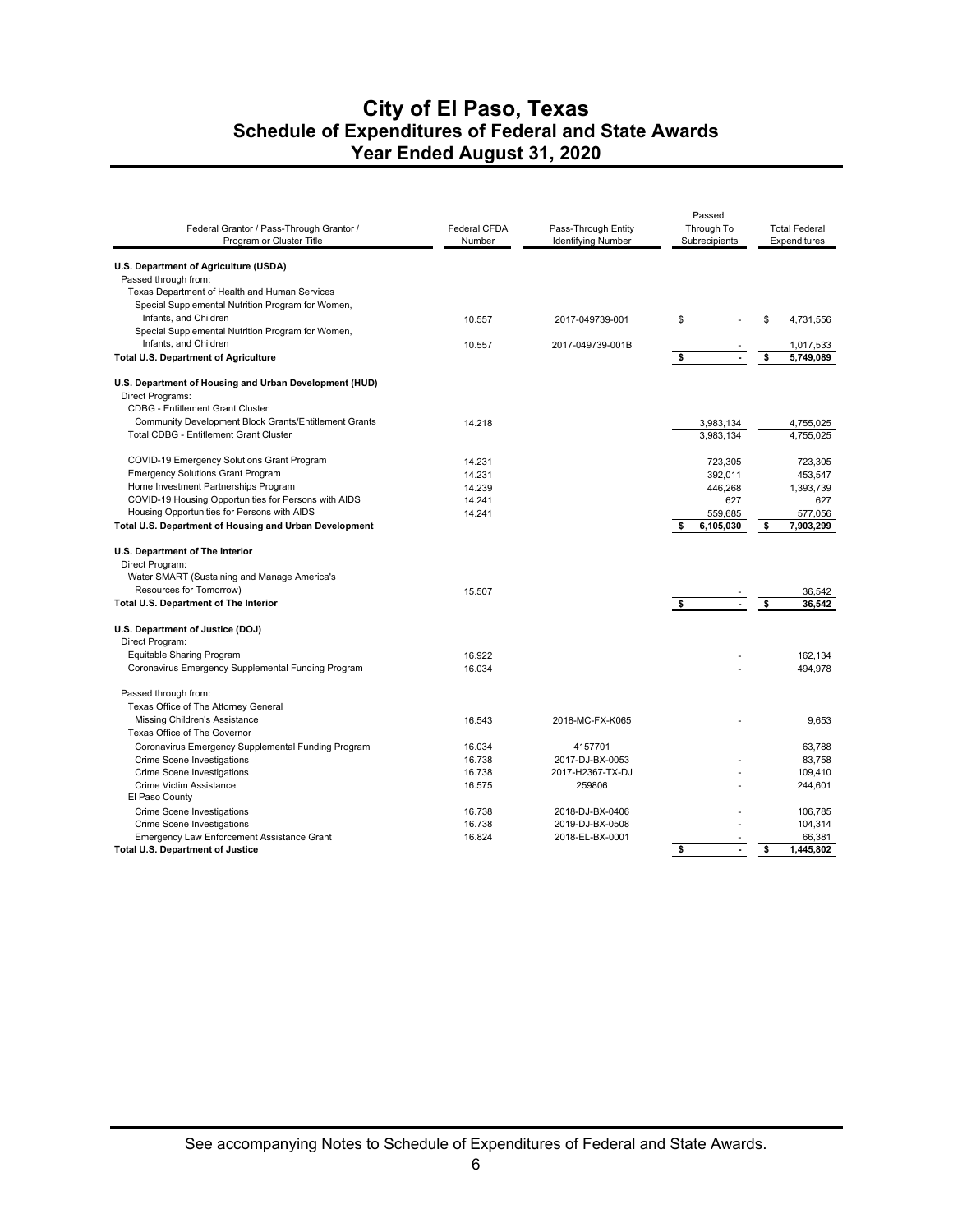| Federal Grantor / Pass-Through Grantor /<br>Program or Cluster Title | Federal CFDA<br>Number | Pass-Through Entity<br><b>Identifying Number</b> |            | Passed<br>Through To<br>Subrecipients | <b>Total Federal</b><br>Expenditures |
|----------------------------------------------------------------------|------------------------|--------------------------------------------------|------------|---------------------------------------|--------------------------------------|
| U.S. Department of Transportation (DOT)                              |                        |                                                  |            |                                       |                                      |
| Direct Program:                                                      |                        |                                                  |            |                                       |                                      |
| Airport Improvement Program                                          | 20.106                 |                                                  | \$         |                                       | \$<br>7,681,874                      |
| COVID-19 Airport Improvement Program                                 | 20.106                 |                                                  |            |                                       | 7,142,400                            |
| <b>Alternatives Analysis</b>                                         | 20.522                 |                                                  |            |                                       | 166,589                              |
| Highway Planning and Construction Cluster                            |                        |                                                  |            |                                       |                                      |
| Passed through from:                                                 |                        |                                                  |            |                                       |                                      |
| Texas Department of Transportation                                   |                        |                                                  |            |                                       |                                      |
| Highway Planning and Construction                                    | 20.205                 | 0167-02-059                                      |            |                                       | 14,193                               |
|                                                                      |                        | 0374-02-089                                      |            |                                       | 1,406,968                            |
|                                                                      |                        | 0924-06-421                                      |            |                                       | 59,298                               |
|                                                                      |                        | 0924-06-425                                      |            |                                       | 57,754                               |
|                                                                      |                        | 0924-06-496                                      |            |                                       | 6                                    |
|                                                                      |                        | 0924-06-498                                      |            |                                       | 3,219,002                            |
|                                                                      |                        | 0924-06-503                                      |            |                                       | 31,136                               |
|                                                                      |                        | 0924-06-504                                      |            |                                       | 226.193                              |
|                                                                      |                        | 0924-06-542                                      |            |                                       | 111,487                              |
|                                                                      |                        | 0924-06-544                                      |            |                                       | 211,792                              |
|                                                                      |                        | 0924-06-546                                      |            |                                       | 222,311                              |
|                                                                      |                        | 0924-06-548                                      |            |                                       | 781,940                              |
|                                                                      |                        | 0924-06-562                                      |            |                                       | 449,534                              |
|                                                                      |                        | 0925-06-422                                      |            |                                       | 64,203                               |
|                                                                      |                        | 50-19XF0004                                      |            | ÷.                                    | 1,392,589                            |
|                                                                      |                        |                                                  |            |                                       | 8,248,406                            |
| Passed through from:                                                 |                        |                                                  |            |                                       |                                      |
| New Mexico Department of Transportation                              |                        |                                                  |            |                                       |                                      |
| Highway Planning and Construction                                    | 20.205                 | D16018                                           |            |                                       | 34,543                               |
| Total Highway Planning and Construction Cluster                      |                        |                                                  | $\sqrt{3}$ |                                       | \$<br>8,282,949                      |
| Direct Programs:                                                     |                        |                                                  |            |                                       |                                      |
| Metropolitan Transportation Planning                                 | 20.505                 |                                                  |            | 16,610                                | 16,610                               |
| <b>Federal Transit Cluster</b>                                       |                        |                                                  |            |                                       |                                      |
| Federal Transit - Capital Investment Grants                          | 20.500                 |                                                  |            |                                       | 11,000,303                           |
| Federal Transit - Formula Grants                                     | 20.507                 |                                                  |            |                                       | 11,672,780                           |
| COVID-19 Federal Transit - Formula Grants                            | 20.507                 |                                                  |            |                                       | 20,557,516                           |
| Bus and Bus Facilities Formula Program                               | 20.526                 |                                                  |            |                                       | 324,333                              |
| <b>Total Federal Transit Cluster</b>                                 |                        |                                                  | \$         | ÷,                                    | \$<br>43,554,932                     |
| <b>Transit Services Programs Cluster</b>                             |                        |                                                  |            |                                       |                                      |
| Enhanced Mobility of Seniors and Individuals with Disabilities       | 20.513                 |                                                  |            |                                       | 1,180,131                            |
| <b>Total Transit Services Programs Cluster</b>                       |                        |                                                  | \$         | $\omega$                              | \$<br>1,180,131                      |
| Passed through from:                                                 |                        |                                                  |            |                                       |                                      |
| Texas Office of The Governor                                         |                        |                                                  |            |                                       |                                      |
| <b>Highway Safety Cluster</b>                                        |                        |                                                  |            |                                       |                                      |
| State and Community Highway Safety                                   | 20.600                 | 2019-EIPasoPD-S-1YG-00037                        |            |                                       | 1,163                                |
| State and Community Highway Safety                                   | 20.600                 | 2020-El PasoPD-S-1YG-00013                       |            |                                       | 249,741                              |
| <b>Total Highway Safety Cluster</b>                                  |                        |                                                  | \$         |                                       | \$<br>250,904                        |
|                                                                      |                        |                                                  |            |                                       |                                      |
| <b>Total Department of Transportation</b>                            |                        |                                                  | \$         | 16,610                                | \$<br>68,276,389                     |

See accompanying Notes to Schedule of Expenditures of Federal and State Awards.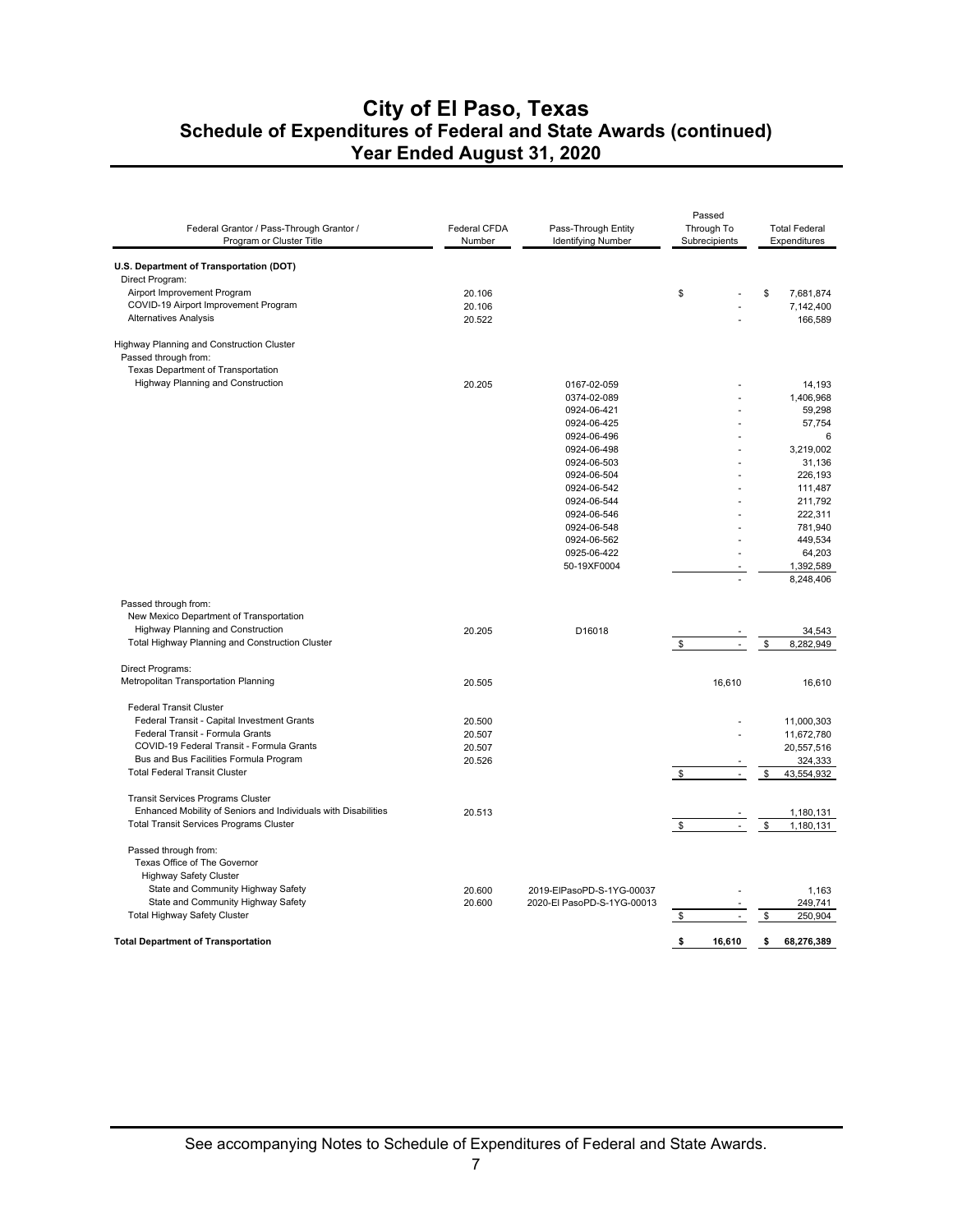| Federal Grantor / Pass-Through Grantor /<br>Program or Cluster Title | Federal CFDA<br>Number | Pass-Through Entity<br><b>Identifying Number</b> | Passed<br>Through To<br>Subrecipients |           |    | <b>Total Federal</b><br>Expenditures |
|----------------------------------------------------------------------|------------------------|--------------------------------------------------|---------------------------------------|-----------|----|--------------------------------------|
| <b>Department of Treasury</b>                                        |                        |                                                  |                                       |           |    |                                      |
| Direct Program:                                                      |                        |                                                  |                                       |           |    |                                      |
| Equitable Sharing Program                                            | 21.016                 |                                                  | \$                                    |           | \$ | 7,827                                |
| Coronavirus Relief Funds-Treasury Cares Act                          | 21.019                 |                                                  |                                       | 5,310,565 |    | 19,347,255                           |
| <b>Total Department of Treasury</b>                                  |                        |                                                  |                                       | 5,310,565 | \$ | 19,355,082                           |
| National Endowment for the Arts (NEA)                                |                        |                                                  |                                       |           |    |                                      |
| Direct Program:                                                      |                        |                                                  |                                       |           |    |                                      |
| Promotion of the Arts Grants to Organizations and Individuals        | 45.024                 |                                                  |                                       |           |    | 8                                    |
| Promotion of the Arts Partnership Agreements                         | 45.025                 |                                                  |                                       |           |    | 9,491                                |
| COVID-19 Promotion of the Arts Partnership Agreements                | 45.025                 |                                                  |                                       |           |    | 1,372                                |
| COVID-19 Promotion of the Humanities Public Programs                 | 45.164                 |                                                  |                                       |           |    | 31,496                               |
| <b>Total National Endowment for the Arts</b>                         |                        |                                                  | S.                                    |           | S  | 42,367                               |
| Institute of Museum and Library Services<br>Passed through from:     |                        |                                                  |                                       |           |    |                                      |
| Texas State Library and Archives Commission (TSLAC)                  |                        |                                                  |                                       |           |    |                                      |
| Grants to States                                                     | 45.310                 | 901483                                           |                                       |           |    | 74,497                               |
|                                                                      |                        | G5319WSTBF                                       |                                       |           |    | 3,348                                |
|                                                                      |                        | SPP-20004                                        |                                       |           |    | 40                                   |
| Total Institute of Museum and Library Services                       |                        |                                                  |                                       |           | \$ | 77,885                               |
| <b>Environmental Protection Agency (EPA)</b>                         |                        |                                                  |                                       |           |    |                                      |
| Passed through from:                                                 |                        |                                                  |                                       |           |    |                                      |
| <b>Environmental Protection Agency</b>                               |                        |                                                  |                                       |           |    |                                      |
| Surveys, Studies, Research, Investigations, Demonstrations,          |                        |                                                  |                                       |           |    |                                      |
| and Special Purpose Activities Relating to the Clean Air Act         | 66.034                 | 582-19-90036                                     |                                       |           |    | 119,543                              |
| Performance Partnership Grants                                       | 66.605                 | 582-18-80087                                     |                                       |           |    | 100.740                              |
| <b>Total Environmental Protection Agency</b>                         |                        |                                                  | \$                                    |           | \$ | 220.283                              |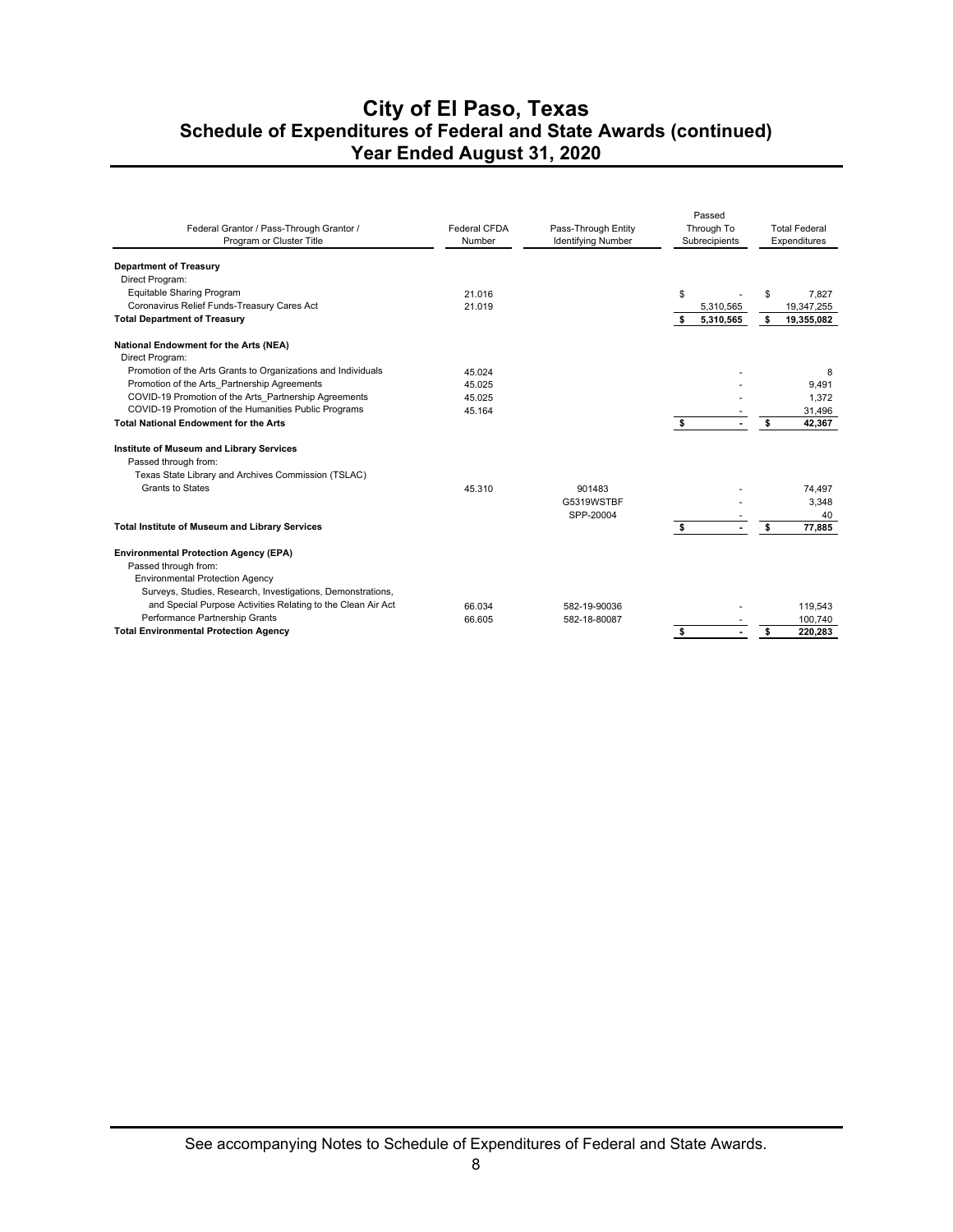| Federal Grantor / Pass-Through Grantor /<br>Program or Cluster Title                                                               | <b>Federal CFDA</b><br>Number | Pass-Through Entity<br><b>Identifying Number</b> | Passed<br>Through To<br>Subrecipients |    | <b>Total Federal</b><br>Expenditures |
|------------------------------------------------------------------------------------------------------------------------------------|-------------------------------|--------------------------------------------------|---------------------------------------|----|--------------------------------------|
| Department of Health and Human Services                                                                                            |                               |                                                  |                                       |    |                                      |
| Direct Program:                                                                                                                    |                               |                                                  |                                       |    |                                      |
| <b>Family Planning Services</b>                                                                                                    | 93.217                        |                                                  | \$                                    | \$ | 794,468                              |
| Passed through from:                                                                                                               |                               |                                                  |                                       |    |                                      |
| Texas Department of Health and Human Services                                                                                      |                               |                                                  |                                       |    |                                      |
| Emergency Preparedness (PHEP) Aligned Co-Op Agreements                                                                             | 93.074                        | 537-18-0112-00001-I                              |                                       |    | 19.242                               |
|                                                                                                                                    |                               | HHS000288900002                                  |                                       |    | 232,413                              |
|                                                                                                                                    |                               | 537-18-0126-00001-02                             |                                       |    | 364,786                              |
| COVID-19 Emergency Preparedness Aligned Co-Op Agreements                                                                           |                               | 537-18-0126-00001-02                             |                                       |    | 178,588                              |
|                                                                                                                                    |                               | 537-18-0126-00001-04                             |                                       |    | 101,501                              |
|                                                                                                                                    |                               |                                                  |                                       |    | 896,530                              |
| Project Grants and Cooperative Agreements for Tuberculosis                                                                         |                               |                                                  |                                       |    |                                      |
| <b>Control Programs</b>                                                                                                            | 93.116                        | HHS000036000001                                  |                                       |    | 121,949                              |
|                                                                                                                                    |                               | HHS000686100009                                  |                                       |    | 150,732                              |
| Immunization Cooperative Agreements                                                                                                | 93.268                        | 537-18-0055-00001                                |                                       |    | 685,588                              |
| COVID-19 Health Crisis Response                                                                                                    | 93.354                        | HHS000771100001                                  |                                       |    | 695,947                              |
| Building Capacity of the Public Health System to Improve Population<br>Health through National, Non-Profit Organizations- financed |                               |                                                  |                                       |    |                                      |
| in part by Prevention and Public Health Funds (PPHF)<br>Preventive Health and Health Services Block Grant funded solely            | 93.524                        | 2012-111203                                      |                                       |    | 63                                   |
| Child Care and Development                                                                                                         | 93.575                        | 529-16-0006-00001G                               |                                       |    | 30.564                               |
| with Prevention and Public Health Funds (PPHF)                                                                                     | 93.758                        | 537-18-0215-00001                                |                                       |    | 150,260                              |
| Medical Assistance Program                                                                                                         | 93.778                        | 529-16-0006-00001G                               |                                       |    | 229,628                              |
| HIV Prevention Activities Health Department Based                                                                                  |                               |                                                  |                                       |    |                                      |
|                                                                                                                                    | 93.940                        | 2016-001335B                                     |                                       |    | 197,563                              |
|                                                                                                                                    |                               | HHS0000778000021                                 |                                       |    | 227,979                              |
|                                                                                                                                    |                               |                                                  |                                       |    | 425,542                              |
| Preventive Health and Health Services Block Grant                                                                                  | 93.991                        | 2016-003907B                                     |                                       |    | 8,188                                |
|                                                                                                                                    |                               | 2016-003907C                                     |                                       |    | 88,720                               |
|                                                                                                                                    |                               |                                                  |                                       |    | 96,908                               |
|                                                                                                                                    |                               |                                                  |                                       |    |                                      |
| Sexually Transmitted Diseases (STD) Prevention and                                                                                 |                               |                                                  |                                       |    |                                      |
| <b>Control Grants</b>                                                                                                              | 93.977                        | HHS000288900002                                  |                                       |    | 397,302                              |
| Maternal and Child Health Services Block Grant to the States                                                                       | 93.994                        | 2011-0393-001                                    |                                       |    | 53.246                               |
|                                                                                                                                    |                               | 2012-039349                                      |                                       |    | 71.104                               |
|                                                                                                                                    |                               | 2014-044589-001                                  |                                       |    | 14,911                               |
|                                                                                                                                    |                               | 2015-046359-001                                  |                                       |    | 53,869                               |
|                                                                                                                                    |                               | 2016-003924-00                                   |                                       |    | 10,010                               |
|                                                                                                                                    |                               | HHS000136500031                                  |                                       |    | 295,754                              |
|                                                                                                                                    |                               | HHS000059200001                                  |                                       |    | 158,030                              |
|                                                                                                                                    |                               |                                                  |                                       |    | 656,924                              |
| <b>Total Department of Health and Human Services</b>                                                                               |                               |                                                  | \$                                    | \$ | 5,332,405                            |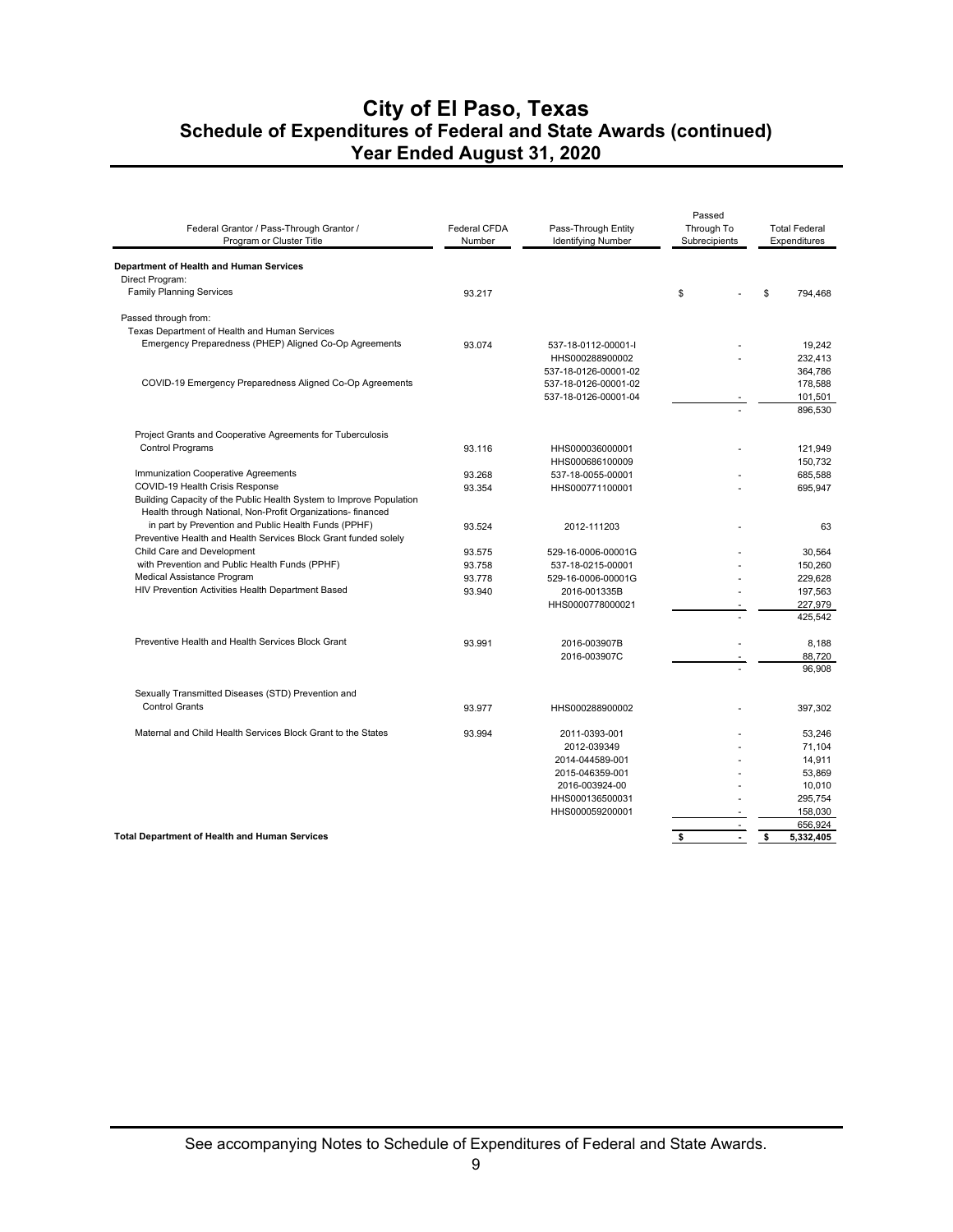| Federal Grantor / Pass-Through Grantor /<br>Program or Cluster Title                                                            | Federal CFDA<br>Number | Pass-Through Entity<br><b>Identifying Number</b> | Passed<br>Through To<br>Subrecipients |                | <b>Total Federal</b><br>Expenditures |
|---------------------------------------------------------------------------------------------------------------------------------|------------------------|--------------------------------------------------|---------------------------------------|----------------|--------------------------------------|
| <b>Corporation for National and Community Service (CNCS)</b><br>Foster Grandparent/Senior Companion Cluster<br>Direct Programs: |                        |                                                  |                                       |                |                                      |
| Foster Grandparent Program                                                                                                      | 94.011                 |                                                  | \$                                    |                | \$<br>462,202                        |
| Passed through from:                                                                                                            |                        |                                                  |                                       |                |                                      |
| Texas Department of Health and Human Services                                                                                   |                        |                                                  |                                       |                |                                      |
| Foster Grandparent Program                                                                                                      | 94.011                 | GS7119FGP                                        |                                       |                | 424                                  |
|                                                                                                                                 |                        | GS7120FGP                                        |                                       |                | 5.000                                |
| Total Foster Grandparent/Senior Companion Cluster                                                                               |                        |                                                  |                                       |                | 467,626                              |
| Retired and Senior Volunteer Program                                                                                            | 94.002                 |                                                  |                                       |                | 112,191                              |
| Passed through from:                                                                                                            |                        |                                                  |                                       |                |                                      |
| Texas Department of Aging and Disability Services                                                                               |                        |                                                  |                                       |                |                                      |
| Retired and Senior Volunteer Program                                                                                            | 94.002                 | GS7119RSVP                                       |                                       |                | 1,400                                |
|                                                                                                                                 |                        | GS7120RSVP                                       |                                       |                | 32,282                               |
|                                                                                                                                 |                        | GS7121RSVP                                       |                                       |                | 173                                  |
| <b>Total Corporation for National and Community Service</b>                                                                     |                        |                                                  | \$                                    | $\blacksquare$ | \$<br>613,672                        |
|                                                                                                                                 |                        |                                                  |                                       |                |                                      |
| <b>Executive Office of the President</b><br>Direct Program:                                                                     |                        |                                                  |                                       |                |                                      |
| High Intensity Drug Trafficking Areas Program                                                                                   | 95.001                 |                                                  |                                       |                | 2,447,672                            |
| <b>Total Executive Office of the President</b>                                                                                  |                        |                                                  | \$                                    | $\mathbf{r}$   | \$<br>2,447,672                      |
| Department of Homeland Security (DHS)<br>Direct Programs:                                                                       |                        |                                                  |                                       |                |                                      |
| <b>Emergency Management Performance Grants</b>                                                                                  | 97.024                 |                                                  |                                       |                | 178,900                              |
| FEMA COVID-19 Disaster Grants                                                                                                   | 97.036                 |                                                  |                                       |                | 2,506,380                            |
| Assistance to Firefighters Grant                                                                                                | 97.044                 |                                                  |                                       |                | 58,740                               |
| <b>Emergency Management Performance Grants</b>                                                                                  | 97.042                 |                                                  |                                       |                | 180,652                              |
| Passed through from:                                                                                                            |                        |                                                  |                                       |                |                                      |
| Department of Homeland Security                                                                                                 |                        |                                                  |                                       |                |                                      |
| Homeland Security Biowatch Program                                                                                              | 97.091                 | 582-19-90044                                     |                                       |                | 129,650                              |
| Severe Repetitive Loss Program                                                                                                  | 97.110                 | EMT-2019-GR-00013                                |                                       |                | 122,275                              |
| Texas Office of the Governor                                                                                                    |                        |                                                  |                                       |                |                                      |
| Homeland Security Grant Program                                                                                                 | 97.067                 | 2950603                                          |                                       |                | 20,028                               |
|                                                                                                                                 |                        | 2950605                                          |                                       |                | 225,528                              |
|                                                                                                                                 |                        | 2950704                                          |                                       |                | 84,837                               |
|                                                                                                                                 |                        | 2950705                                          |                                       |                | 435,602                              |
|                                                                                                                                 |                        | 2951003                                          |                                       |                | 7,440                                |
|                                                                                                                                 |                        | 2951005                                          |                                       |                | 57,510                               |
|                                                                                                                                 |                        | 3007104                                          |                                       |                | 1,095,892                            |
|                                                                                                                                 |                        | 3007105                                          |                                       |                | 668,837                              |
|                                                                                                                                 |                        | 3221403                                          |                                       |                | 50,083                               |
|                                                                                                                                 |                        | 3311803                                          |                                       |                | 103,822                              |
|                                                                                                                                 |                        |                                                  |                                       | $\overline{a}$ | 2,749,579                            |
| <b>Total Department of Homeland Security</b>                                                                                    |                        |                                                  | \$                                    |                | \$<br>5,926,176                      |
| <b>Total Federal Awards Expended</b>                                                                                            |                        |                                                  | \$ 11,432,205                         |                | \$<br>117,426,663                    |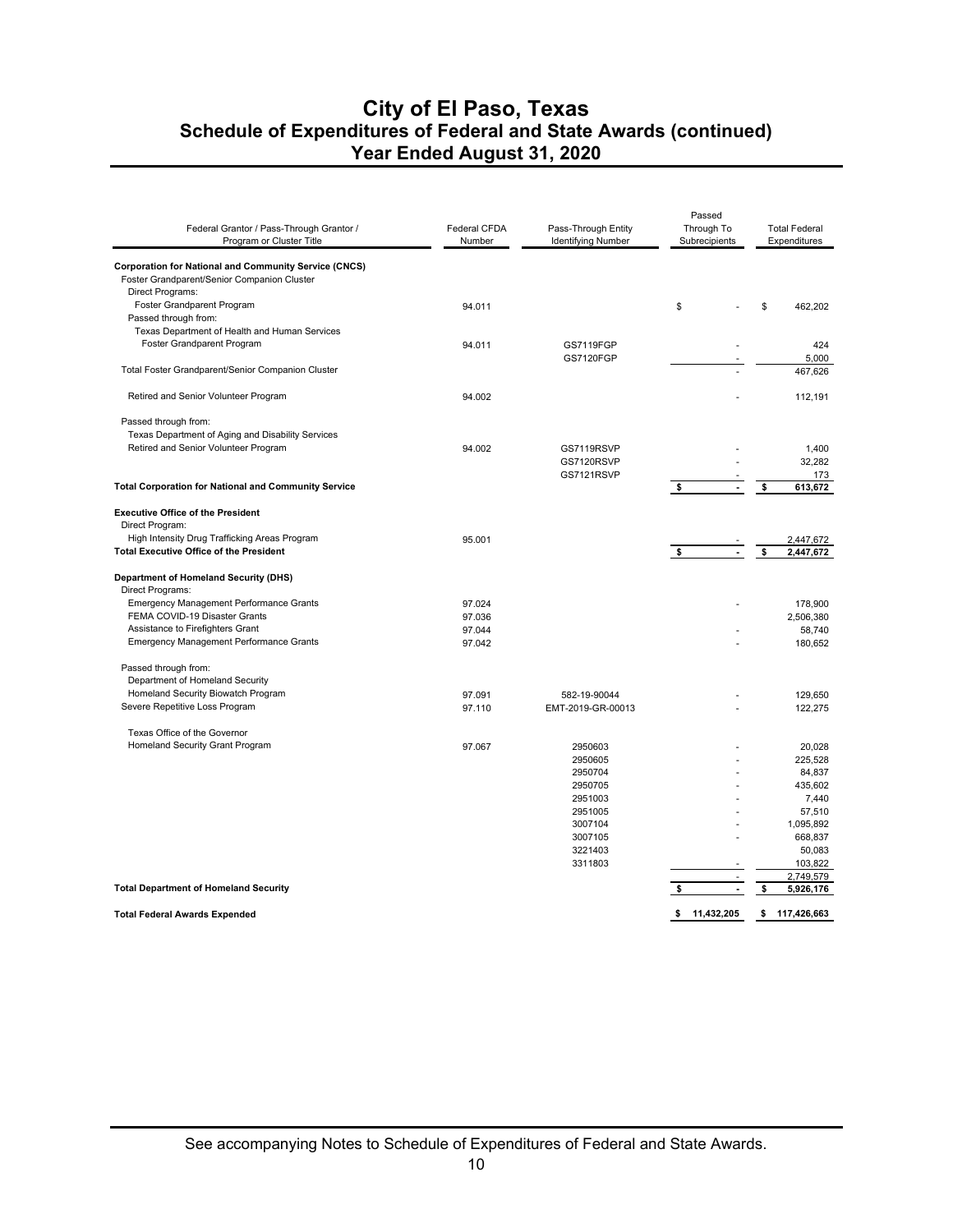| State Granting Agency/Grant Program                            | Grant or<br><b>Identifying Number</b> | <b>Total State</b><br><b>Expenditures</b> |
|----------------------------------------------------------------|---------------------------------------|-------------------------------------------|
| <b>Texas Commission on Environmental Quality</b>               |                                       |                                           |
| Compliance Grant GS341917                                      | 582-19-90044                          | 290,210                                   |
| <b>Total Texas Commission on Environmental Quality</b>         |                                       | \$<br>290,210                             |
| Texas Commission on the Arts (TCA)                             |                                       |                                           |
| <b>TCA Yr1 Arts Create</b>                                     | 20-46151                              | 10,500                                    |
| <b>Texas Cares</b>                                             | 20-46151                              | 1,362                                     |
| TCA Cultural District Project- El Paso Museum of Art           | 20-46458                              | 119,999                                   |
| TCA Cultural District Project-Cultural Affairs                 | 20-46451                              | 50,000                                    |
| <b>TCA Arts Respond</b>                                        | 20-46568                              | 2,500                                     |
| TCA Arts Respond Natural Resources                             | 20-46834                              | 1,500                                     |
| Total Texas Commission on the Arts (TCA)                       |                                       | \$<br>185,861                             |
| <b>Texas Department of Housing and Community Affairs</b>       |                                       |                                           |
| Homeless Housing and Services Program 9th Round                | 63196030004                           | 23,863                                    |
| Homeless Housing and Services Program 10th Round               | 63196030004                           | 36,393                                    |
| Homeless Housing and Services Program 11th Round               | 632160300007                          | 327                                       |
| HHSP Youth EP Center for Children                              | GS7110HY01                            | 16,360                                    |
| <b>HHSP Youth EP Human Services</b>                            | GS7110HY02                            | 16,899                                    |
| FY20 HHSP COVID-19                                             | GS7110HC01                            | 18,132                                    |
| <b>HHSP Youth Admin</b>                                        | GS7110HYAD                            | 9,559                                     |
| <b>Total Texas Department of Housing and Community Affairs</b> |                                       | \$<br>121,533                             |
| <b>Texas Department of State Health Services</b>               |                                       |                                           |
| Info & Referral Svc 211 Operations                             | HHS000464400001                       | 459,618                                   |
| <b>Tuberculosis Prevention -State</b>                          | HHS000442100003                       | 3,483                                     |
| <b>HIV Surveillance - State</b>                                | HHS0004363000011                      | 143,254                                   |
| Information & Referral Service                                 | HHS000435400001                       | 54,991                                    |
| <b>Total Texas Department of State Health Services</b>         |                                       | 661,346<br>s                              |
| <b>Texas Office of the Governor</b>                            |                                       |                                           |
| Local Border Security Program                                  | 2020-BL-ST-0016                       | 377,112                                   |
| <b>Texas Anti-Gang</b>                                         | 3060703                               | 4,086                                     |
| Texas Anti-Gang (TAG) Program                                  | 3060704                               | 1,084,840                                 |
| Border Zone Fire Department FY20                               | 3931301                               | 156,840                                   |
| <b>Total Texas Office of the Governor</b>                      |                                       | 1,622,878<br>s                            |
| <b>Texas Department of Motor Vehicles</b>                      |                                       |                                           |
| Motor Vehicle Crime Prevention Authority                       | 608-18-0710200                        | 905,938                                   |
| <b>Total Texas Department of Motor Vehicles</b>                |                                       | 905,938<br>\$                             |
| <b>Total State Awards Expended</b>                             |                                       | 3,787,766<br>s                            |
| <b>Total Federal and State Awards Expended</b>                 |                                       | 121,214,429<br>s                          |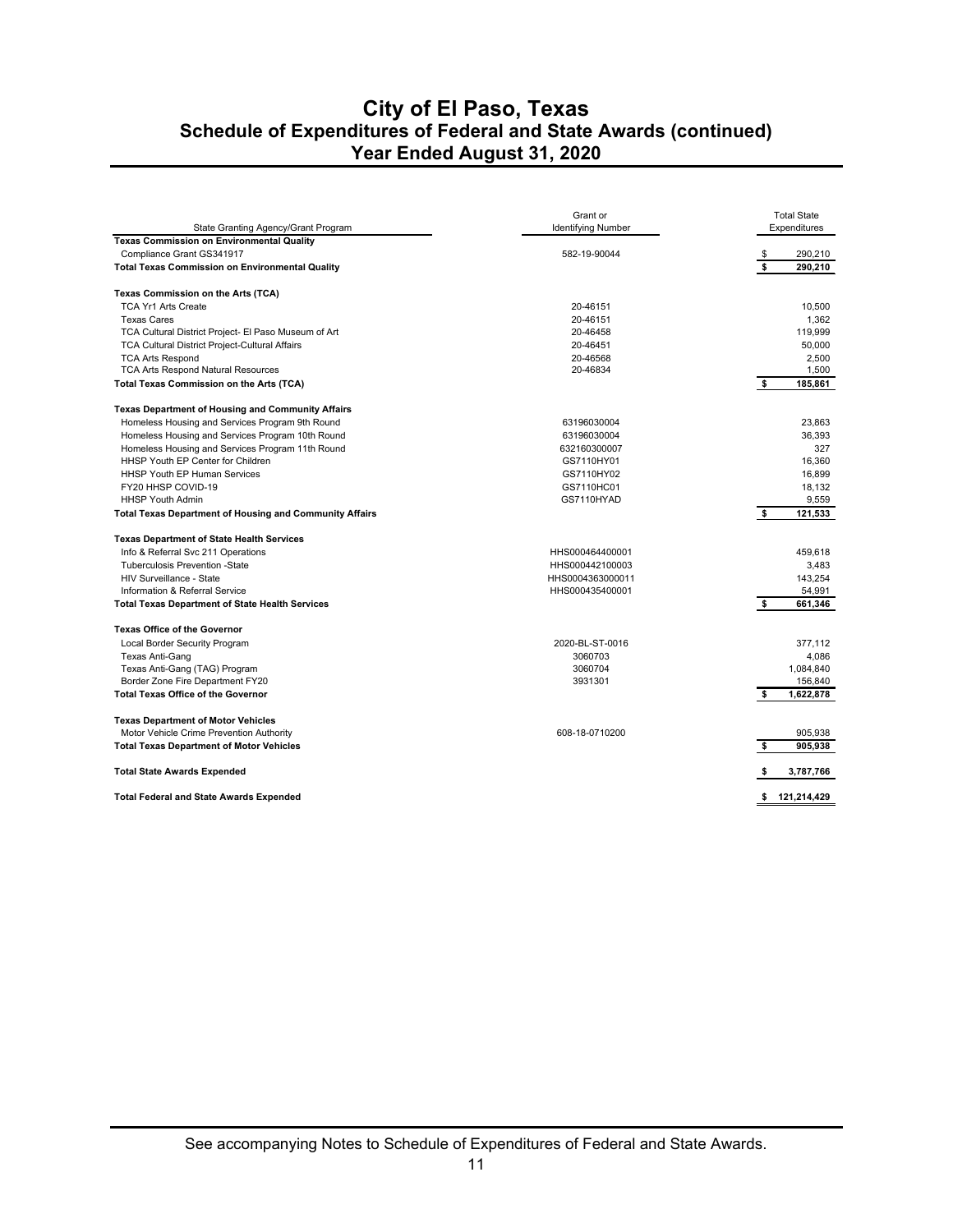### **Note 1 – Presentation Scope**

The accompanying schedule of expenditures of federal and state awards (the Schedule or SEFA) includes the federal and state award activity of City of El Paso, Texas (the City) under programs of the federal and state government for the year ended August 31, 2020. The information in the Schedule is presented in accordance with the requirements of Title 2 U.S. *Code of Federal Regulations* Part 200, *Uniform Administrative Requirements, Cost Principles, and Audit Requirements for Federal Awards* (Uniform Guidance) and the State of Texas Uniform Grant Management Standards issued by the Texas Comptroller of Public Accounts. Because the Schedule presents only a selected portion of the operations of the City, it is not intended to and does not present the financial position, changes in net position or cash flows of the City.

### **Note 2 – Basis of Accounting**

Expenditures reported on the Schedule are reported on the accrual basis of accounting. Such expenditures are recognized following, as applicable, the cost principles contained in Title 2 U.S. *Code of Federal Regulations* Part 200, *Uniform Administrative Requirements, Cost Principles, and Audit Requirements for Federal Awards*, or the cost principles contained in the State of Texas Uniform Grant Management Standards, wherein certain types of expenditures are not allowable or are limited as to reimbursement.

#### **Note 3 – Indirect Cost Rate**

The City has elected not to use the 10 percent de minimis indirect cost rate allowed under the Uniform Guidance. The City performs an annual indirect cost rate study for purposes of federal allocation costs.

### **Note 4 – Summary of Significant Event**

On August 3, 2019, an active shooter opened fire on the City's citizens and visitors at a Walmart Store in the City in an unprecedented and tragic event. This event resulted in the activation of the City's emergency response Office of Emergency Management. All law enforcement agencies were activated and responded to the attack and subsequent investigations. Many City employees, particularly police officers worked extended hours for several weeks. In response to the fluid activity, the Texas Office of the Governor deployed emergency funding to the City through CFDA number 16.824 totaling \$1,020,485, of which \$954,102 was for expenses incurred in fiscal year 2019. However, due to the nature and timing of the mass shooting, the fiscal year 2019 expenses were inadvertently omitted from the SEFA submitted for 2019. The Schedule for the year ended August 31, 2020 reports only the amounts expended during fiscal year 2020 and do not include the amounts disclosed here for fiscal year 2019.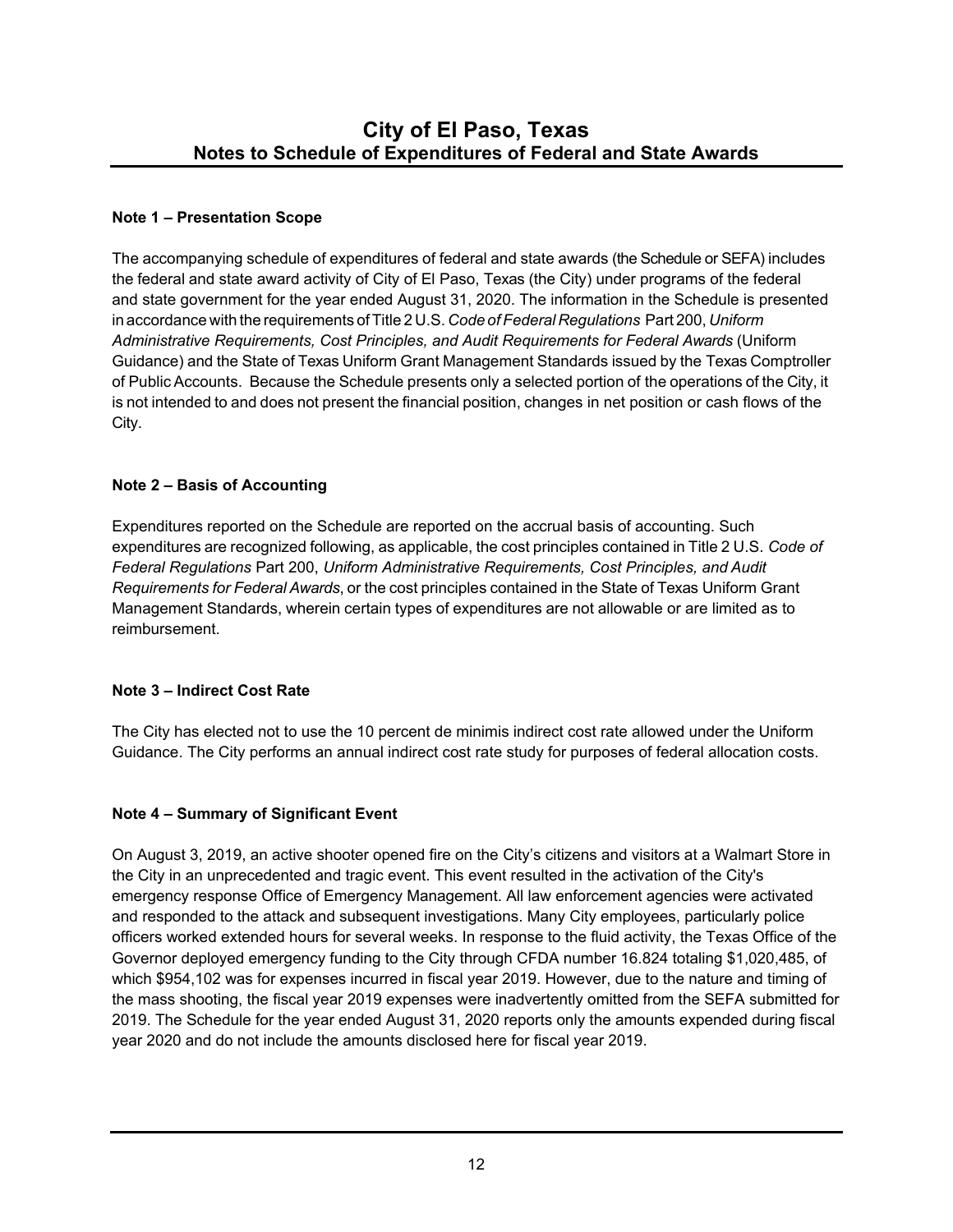### **Note 5 – Compliance Supplement Amendment**

The Executive Office of the President 's Office of Management and Budget (OMB) released the 2020 Compliance Supplement Amendment (the Supplement) during December 2020 in response to the federal funding provided to Tribal, State and Local Governments due to the worldwide coronavirus pandemic (COVID-19). The Supplement provides guidance for programs with expenditures of COVID-19 related awards. The Provider Relief Fund assistance under CFDA 93.498 is not included in this fiscal year's SEFA in accordance with the Supplement. The City received a total of \$182,171 from the Department of Health and Human Services for healthcare-related expenses attributable to COVID-19 to help ensure that uninsured Americans can get treatment for COVID-19. Reporting guidance for fiscal year 2021 and future periods related to these programs will be provided in the 2021 Compliance Supplement and included in future SEFA reporting, as applicable.

### **Note 6 – Community Development Block Grants – Section 108 Loan Program**

The federal loan programs listed subsequently are administered directly by the City and balances and transactions relating to these programs are included in the City's basic financial statements. Loans outstanding at the beginning of the year are not included in the federal expenditures presented in the schedule, since there are no continuing compliance requirements other than required loan payments. New loans made during the year are included in the federal expenditures presented in the Schedule. The balance of loans outstanding as of August 31, 2020 consists of the following:

| <b>CFDA Number</b> | Program Name                                                           | August 31,<br>2020 |
|--------------------|------------------------------------------------------------------------|--------------------|
| 14.218             | <b>Community Development Block</b><br><b>Grants/Entitlement Grants</b> | 11,578,533         |
| 14.239             | <b>HOME Investment Partnerships Program</b>                            | 54,860,038         |
|                    |                                                                        | 66,438,571         |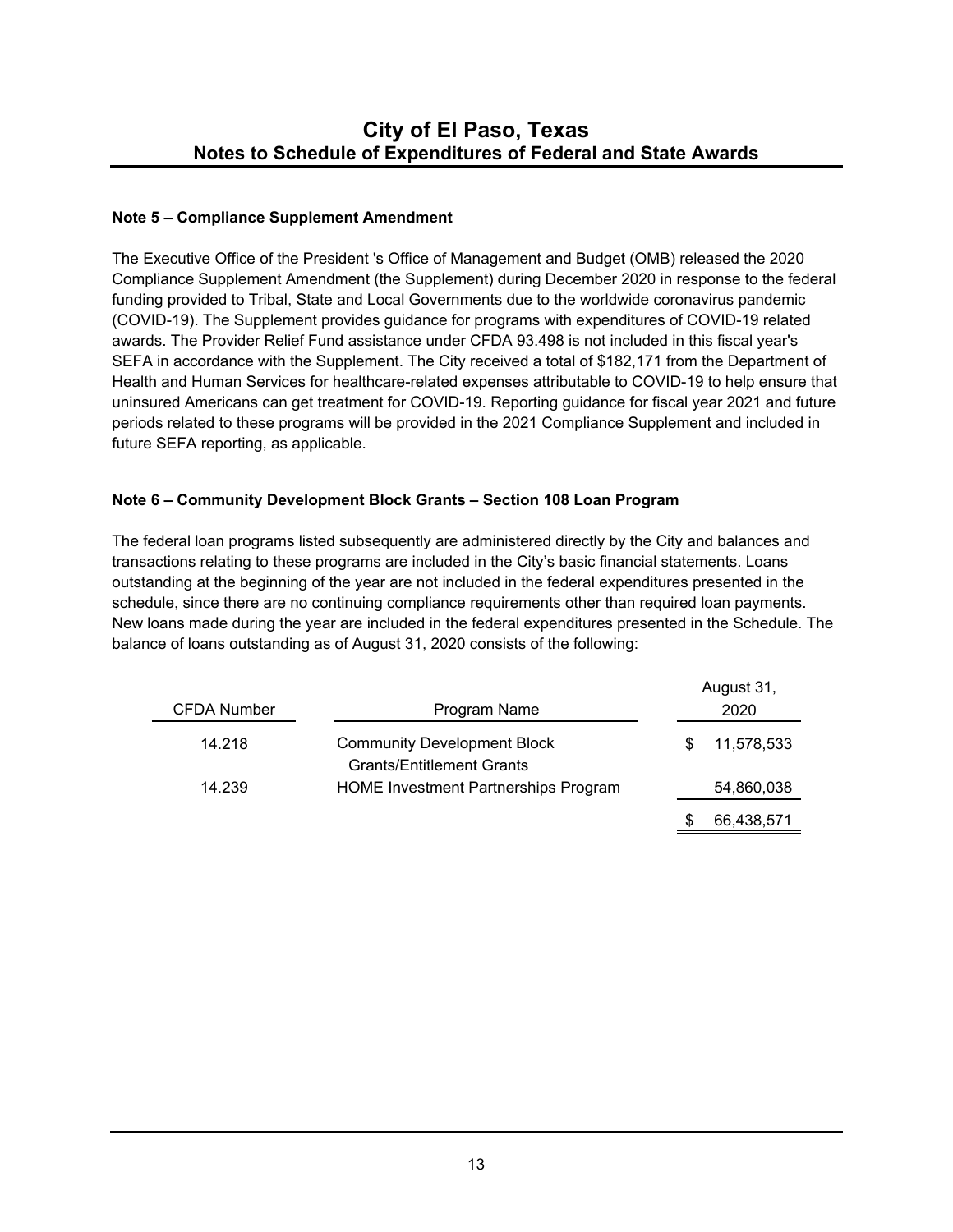### **Section I - Summary of Auditor's Results**

#### **Financial Statements**

| Type of report the auditor issued on whether the financial<br>statements audited were prepared in accordance with GAAP:                                 | Unmodified |                     |
|---------------------------------------------------------------------------------------------------------------------------------------------------------|------------|---------------------|
| Internal control over financial reporting:<br>Material weakness(es) identified?<br>$\bullet$<br>Significant deficiency(ies) identified?<br>$\bullet$    | Yes<br>Yes | No<br>None reported |
| Noncompliance material to financial statements noted?                                                                                                   | Yes        | No                  |
| <b>Federal Awards</b>                                                                                                                                   |            |                     |
| Internal control over major federal programs:<br>Material weakness(es) identified?<br>$\bullet$<br>Significant deficiency(ies) identified?<br>$\bullet$ | Yes<br>Yes | No<br>None reported |
| Any audit findings disclosed that are required to be reported<br>in accordance with 2 CFR 200.516(a)?                                                   | Yes        | No                  |

Identification of major federal programs and type of auditor's report issued on compliance for major federal programs:

|                             |                                       | Type of Auditor's<br>Report Issued on |
|-----------------------------|---------------------------------------|---------------------------------------|
|                             |                                       | <b>Compliance for Major</b>           |
| <b>CFDA Numbers</b>         | Name of Federal Program or Cluster    | <b>Federal Programs</b>               |
| 20.500/20.507/20.525/20.526 | <b>Federal Transit Cluster Grants</b> | l Jnmodified                          |
| 21.019                      | COVID-19 Coronavirus Relief Fund      | l Jnmodified                          |
|                             |                                       |                                       |

| Dollar threshold used to distinguish between type A and type |                 |           |
|--------------------------------------------------------------|-----------------|-----------|
| B programs:                                                  | \$3,000,000     |           |
| Auditee qualified as low-risk auditee?                       | $\boxtimes$ Yes | $\Box$ No |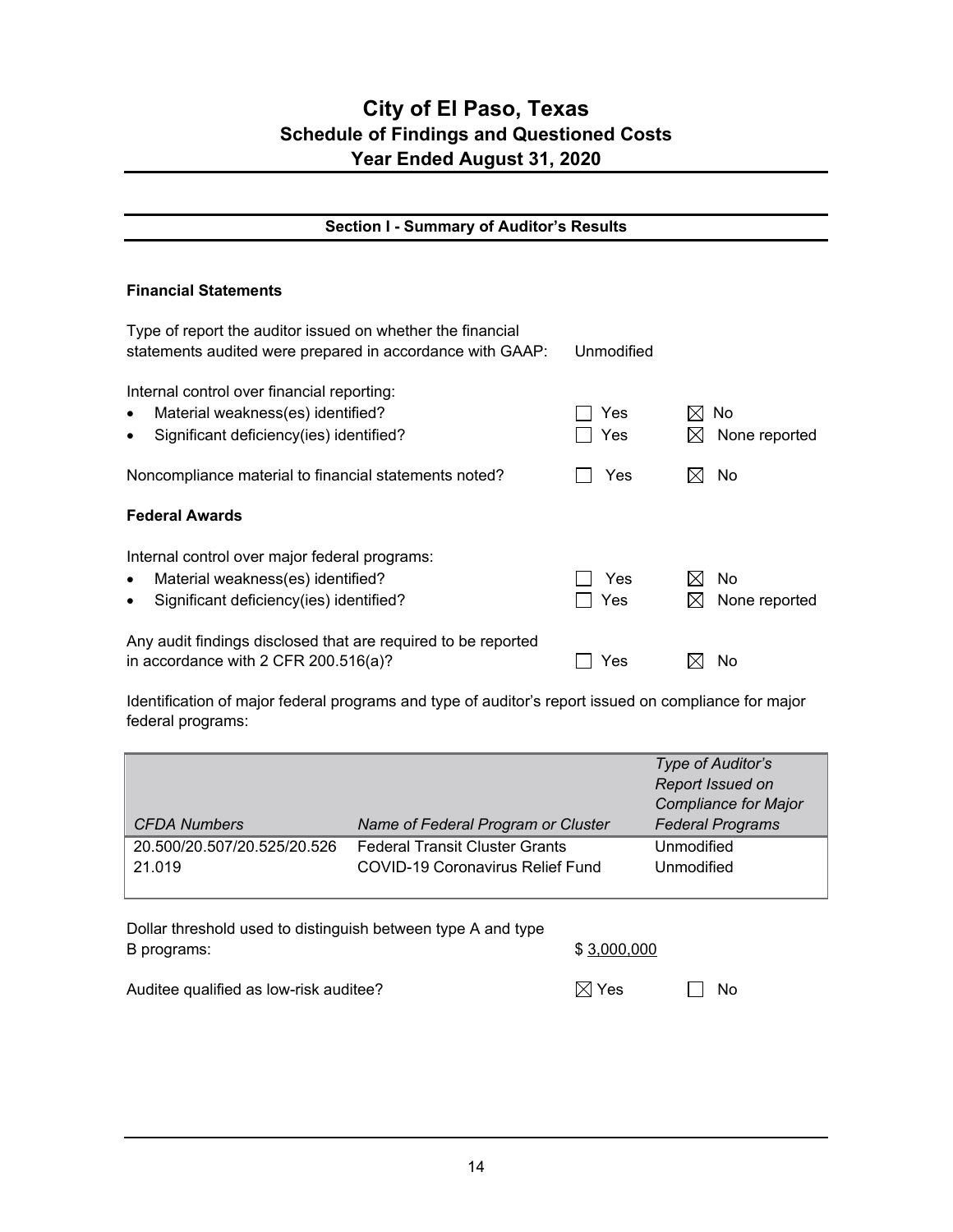### **City of El Paso, Texas Schedule of Findings and Questioned Costs (continued) Year Ended August 31, 2020**

### **State Awards**

| Internal control over major state programs:<br>Material weakness(es) identified?<br>$\bullet$<br>• Significant deficiency(ies) identified?      | $\Box$ Yes<br>∏ Yes | $\boxtimes$ No<br>$\boxtimes$ None reported |
|-------------------------------------------------------------------------------------------------------------------------------------------------|---------------------|---------------------------------------------|
| Any audit findings disclosed that are required to be reported<br>in accordance the State of Texas Uniform<br><b>Grant Management Standards?</b> | Yes                 | $\bowtie$ No                                |

Identification of major state programs and type of auditor's report issued on compliance for major state programs:

|                      |                                                  | Type of Auditor's           |
|----------------------|--------------------------------------------------|-----------------------------|
|                      |                                                  | Report Issued on            |
|                      |                                                  | <b>Compliance for Major</b> |
| <b>Grant Numbers</b> | Name of State Program or Cluster                 | <b>Federal Programs</b>     |
| HHS000464400001      | <b>Tuberculosis Prevention and Control Grant</b> | Unmodified                  |
| 582-19-90044         | <b>TCEQ Local Air Program Contract</b>           | Unmodified                  |
| 20-46458             | Texas Commission on the Arts Grant               | Unmodified                  |
| HHS0004363000011     | <b>Epidemiology Capacity Expansion Grant</b>     | Unmodified                  |

Dollar threshold used to distinguish between type A and type B programs:  $$300,000$ 

Auditee qualified as low-risk auditee?  $\boxtimes$  Yes  $\Box$  No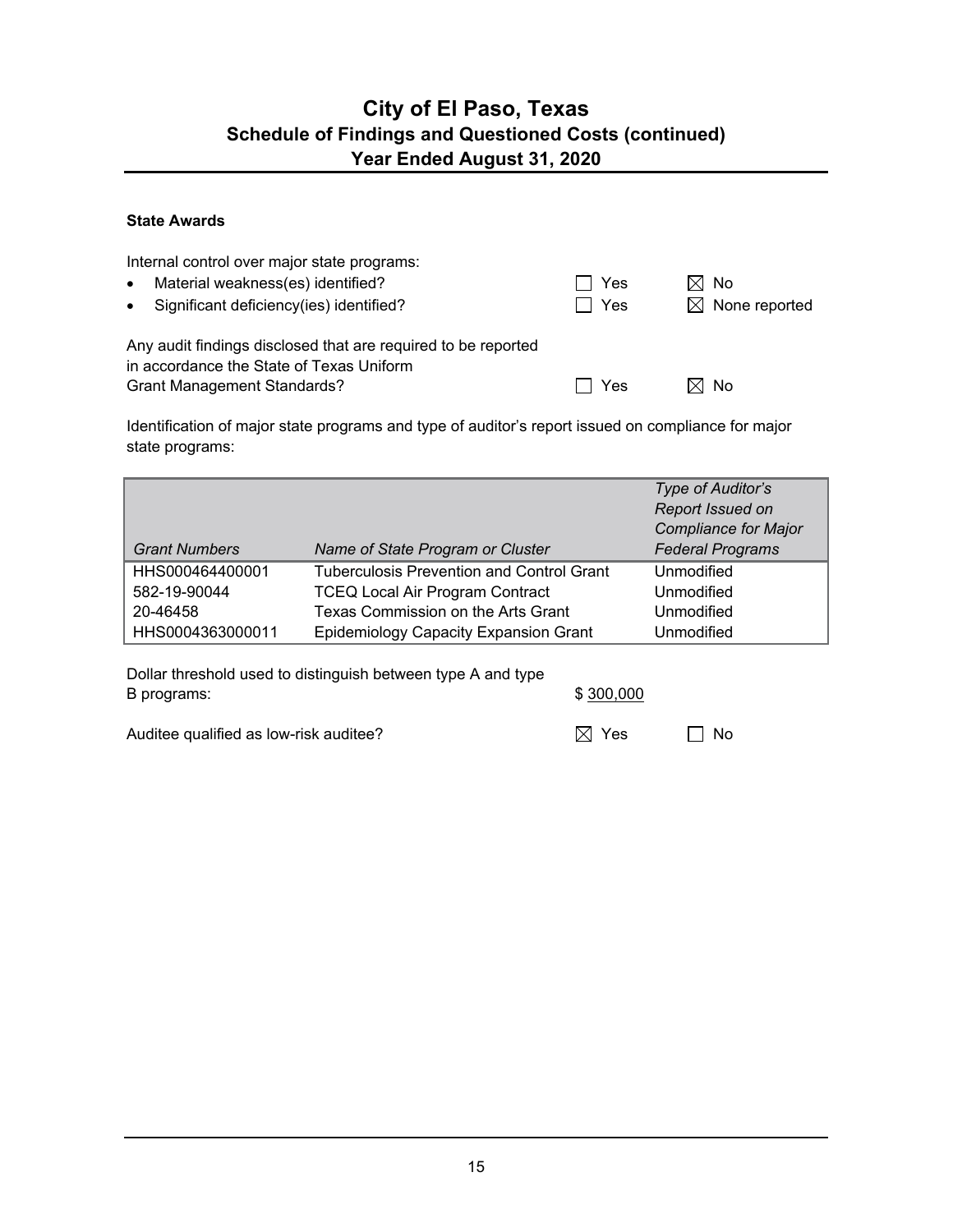# **City of El Paso, Texas Schedule of Findings and Questioned Costs (continued) Year Ended August 31, 2020**

**Section II - Financial Statement Findings** 

No matters were reported.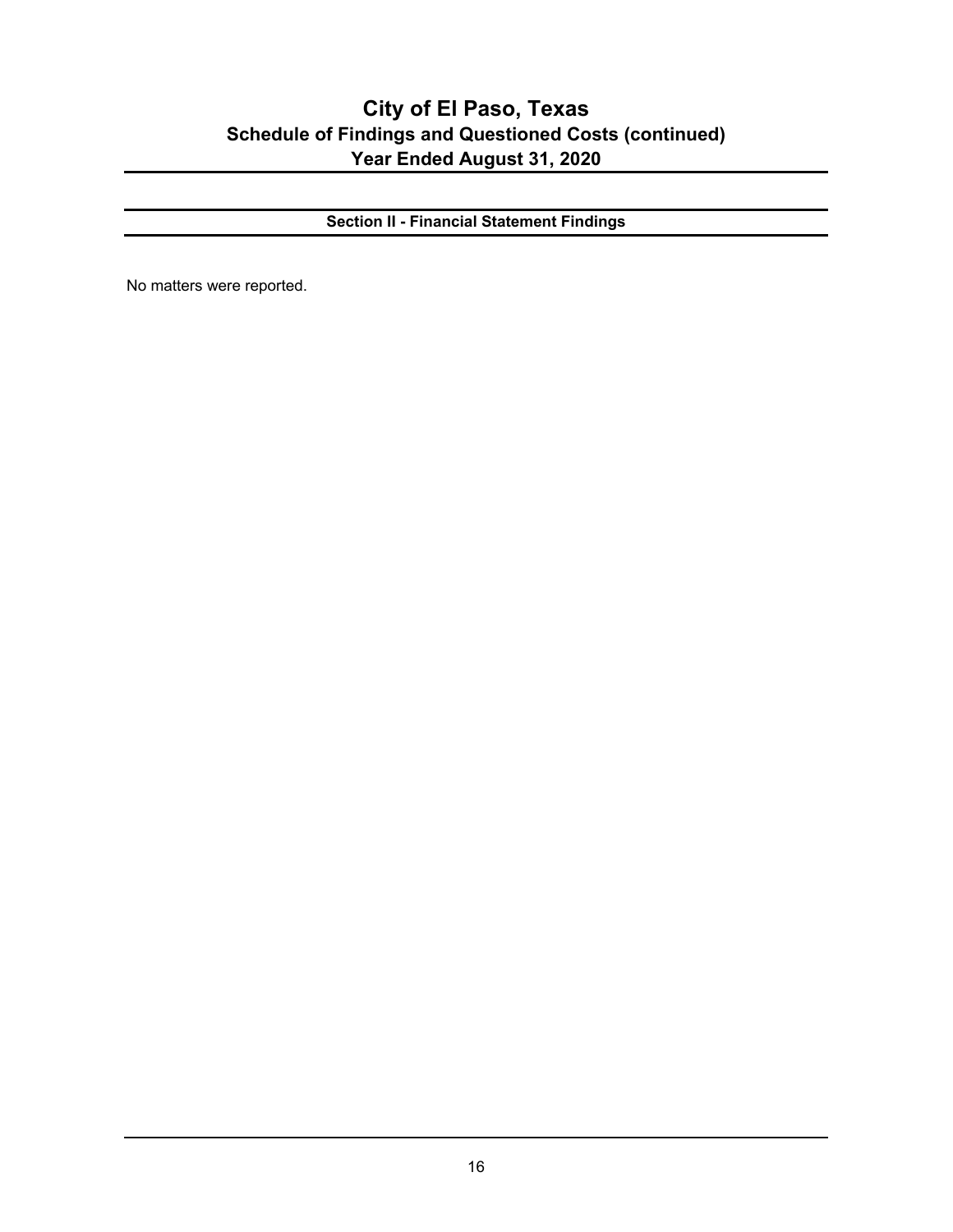# **City of El Paso, Texas Schedule of Findings and Questioned Costs (continued) Year Ended August 31, 2020**

**Section III – Federal and State Award Findings and Questioned Costs**

No matters were reported.